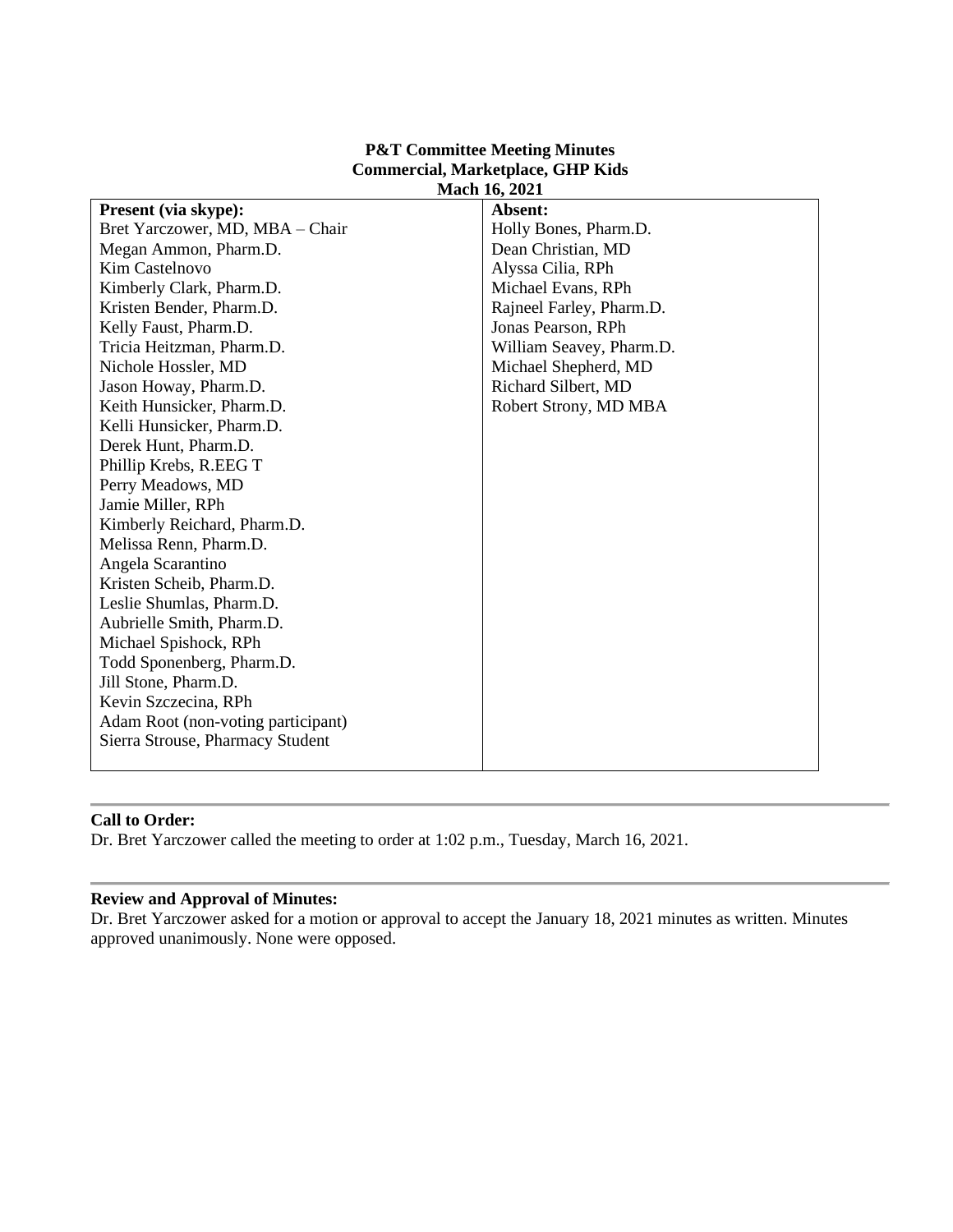# **DRUG REVIEWS ORGOVYX (relugolix)**

**Review**: Orgovyx is a gonadotropin-releasing hormone (GnRH) receptor antagonist which binds GnRH receptors and reduces the release of luteinizing hormone (LH) and follicle-stimulating hormone (FSH) in turn reducing testosterone which plays a role in prostate cancer cell growth. It offers the only oral treatment option for patients with advanced prostate cancer who require androgen deprivation therapy.

The efficacy of Orgovyx was evaluated in the HERO trial, a randomized, open-label trial in men with advanced prostate cancer requiring at least 1 year of androgen deprivation therapy. Patients were randomized 2:1 to received treatment with Orgovyx (360 mg loading dose, then 120 mg once daily) (n=622) or leuprolide acetate (22.5 mg injection every 3 months) (n=308).

The primary endpoint showed noninferiority of Orgovyx compared to leuprolide with sustained castration (cumulative probability of testosterone suppression  $\ll 50$  ng/dL] by day 29 through 48 weeks of treatment) achieved in 96.7% of patients receiving Orgovyx compared to 88.8% of patients treated with leuprolide. Key secondary endpoints measuring castration rates on Day 4 and 15 and castration rates with testosterone < 20 ng/dL at Day 15 showed superiority of Orgovyx over leuprolide. PSA levels were monitored throughout the clinical trials and were lowered on average by 92% after 3 months and remained suppressed throughout the 18 weeks of treatment. A substudy in 137 patients showed that patients who received no subsequent androgen deprivation therapy had testosterone levels which returned to above the lower limit of the normal range or baseline at 90 days after the discontinuation of Orgovyx.

There are no black box warnings for Orgovyx, but it does include warnings and precautions for QT/QTc interval prolongation and embryo-fetal toxicity. The most commonly reported adverse reactions ( $\geq 10\%$ ) and laboratory abnormalities ( $\geq$  15%) were hot flush, musculoskeletal pain, fatigue, constipation, diarrhea, decreased hemoglobin, and increased glucose, triglycerides, alanine aminotransferase (ALT) and aspartate aminotransferase (AST).

A Clinical Review including Clinical Information, Efficacy Evidence, Safety Evidence, Other Considerations and a Financial Review Based on Cost Analysis were presented.

# **Clinical Discussion:**

Is testosterone flair at initiation of treatment a clinically significant issue? It typically returns to baseline after approximately 4 weeks and is not clinically significant in most cases.

Should we add urologist to the approved prescribers? Will update to include urologist.

No additional comments or questions. The committee unanimously voted to accept the recommendations as amended. None were opposed.

**Financial Discussion**: Is there a reason we wouldn't want to put this behind other less expensive options given the clinical equivalence? Could consider, but this is equally as effective and provides the first oral option. May also see less savings due to paying for administration fees, etc. of alternatives. Consider evaluation for contracting opportunities.

No additional comments or questions. The committee unanimously voted to accept the recommendations as presented. None were opposed.

**Outcome:** Orgovyx is a pharmacy benefit and will be added to the oral oncology brand non-preferred tier (\$0) copay) of the Commercial, Marketplace, and GHP Kids formularies. The following prior authorization will apply: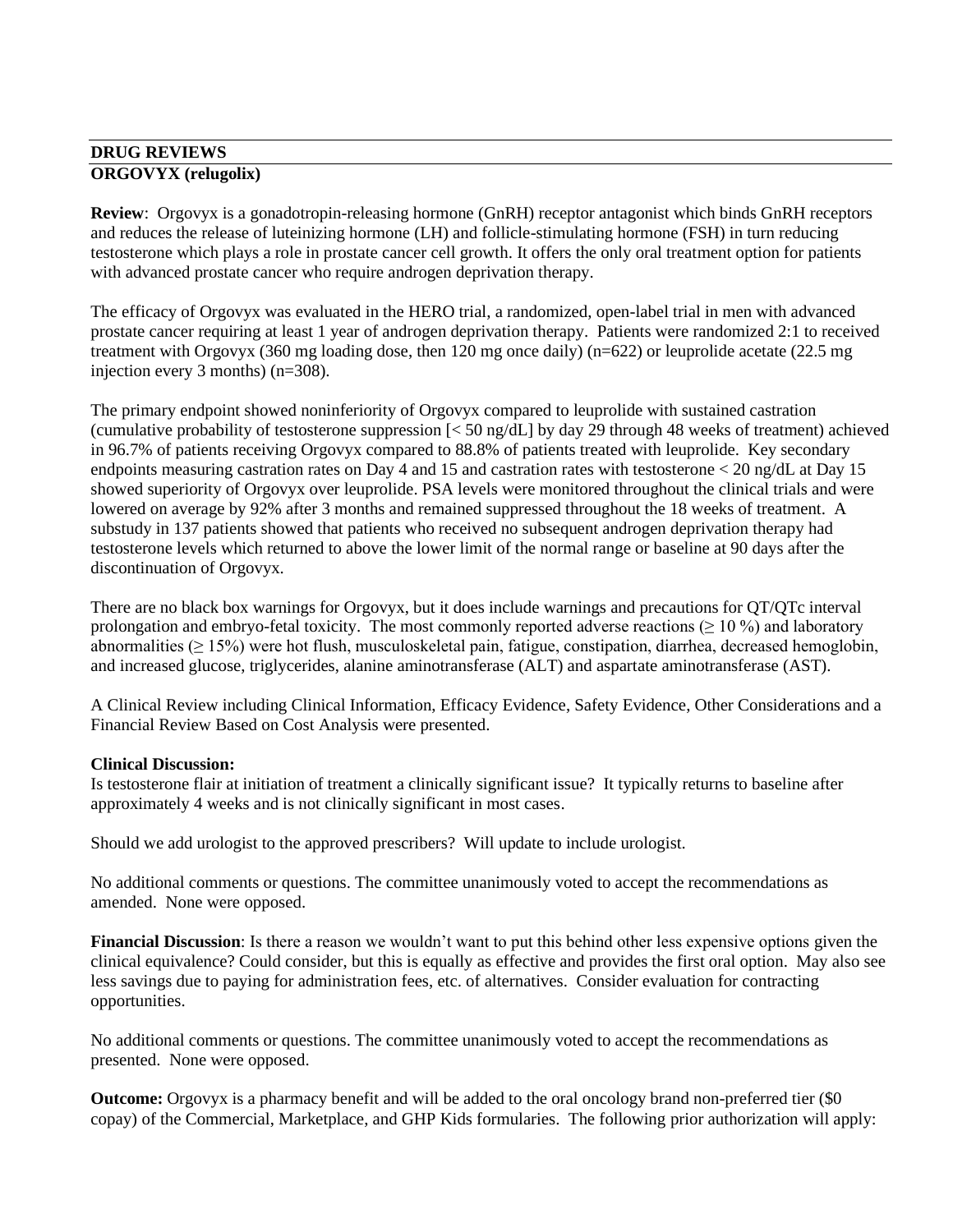- Medical record documentation that Orgovyx is prescribed by a hematologist, oncologist or urologist **AND**
- Medical record documentation of a diagnosis of advanced prostate cancer

# **QUANTITY LIMIT:** 64 tablets per 30 days

Additional evidence of the criteria used to make this decision can be found in the drug review presented to the committee.

# **LAMPIT (nifurtimox)**

**Review:** Lampit (nifurtimox) is a nitrofuran antiprotozoal, indicated in pediatric patients (birth to less than 18 years of age and weighing at least 2.5 kg) for the treatment of Chagas disease (American Trypanosomiasis), caused by Trypanosoma cruzi. Both nifurtimox and benznidazole have been available for treatment of Chagas disease caused by T. cruzi for several decades but have only recently been FDA approved for treatment in the U.S.

The efficacy and safety of Lampit were established in one prospective, randomized, double-blind trial in pediatric patients (birth to < 18 years) weighing at least 2.5 kg with a confirmed Chagas disease diagnosis. Patients with Chagas-disease related cardiac or gastrointestinal symptoms were excluded. Patients were randomized 2:1 to a 60 day (n=219) or 30-day (n=111) Lampit treatment regimen based on weight and followed for one year. Serological response was defined as ≥ 20% decrease in optical density measured by lysate and recombinant ELISA in pediatric patients ≥8 months to < 18 years or seroconversion to negative (negatived IgG concentration) in all patients at 10 year post treatment follow-up. Approximately one-third (70-76/219) of patients receiving the FDA approved 60 day treatment regimen of Lampit had a serological response at the one-year post-treatment follow up. Of the 70 patients showing serological response, 59-65 patients had at least a 20% decrease in optical density while 11 patients had a seroconversion to negative (negative IgG concentration).

There are no black box warnings for Lampit. There are warnings for genotoxicity and carcinogenicity, embryo-fetal toxicity, worsening neurological and psychiatric conditions, decreased appetite and weight loss, and porphyria. During clinical trials, the most frequently reported adverse reactions in patients treated with Lampit (60 days) were vomiting, abdominal pain, headache, decreased appetite, nausea, pyrexia, and rash.

A Clinical Review including Clinical Information, Efficacy Evidence, Safety Evidence, Other Considerations and a Financial Review Based on Cost Analysis were presented.

**Clinical Discussion:** When you look at patient selection for trials, did they specify which phase of the disease they were in? There was no separation which may have contributed to the lower efficacy rates. Patients with advanced disease (CV or GI) were excluded, but there was no other differentiation between acute or chronic phase.

No additional comments or questions. The committee unanimously voted to accept the recommendations as presented. None were opposed.

**Financial Discussion**: No comments or questions. The committee unanimously voted to accept the recommendations as presented. None were opposed.

**Outcome:** Lampit is a pharmacy benefit and will not be added to the Commercial, Marketplace, or GHP Kids formularies. The following prior authorization criteria will apply:

- Prescribed by or in consultation with an infectious disease specialist **AND**
- Medical record documentation of age less than or equal to 18 years **AND**
- Medical record documentation of weight greater than or equal to 2.5 kg **AND**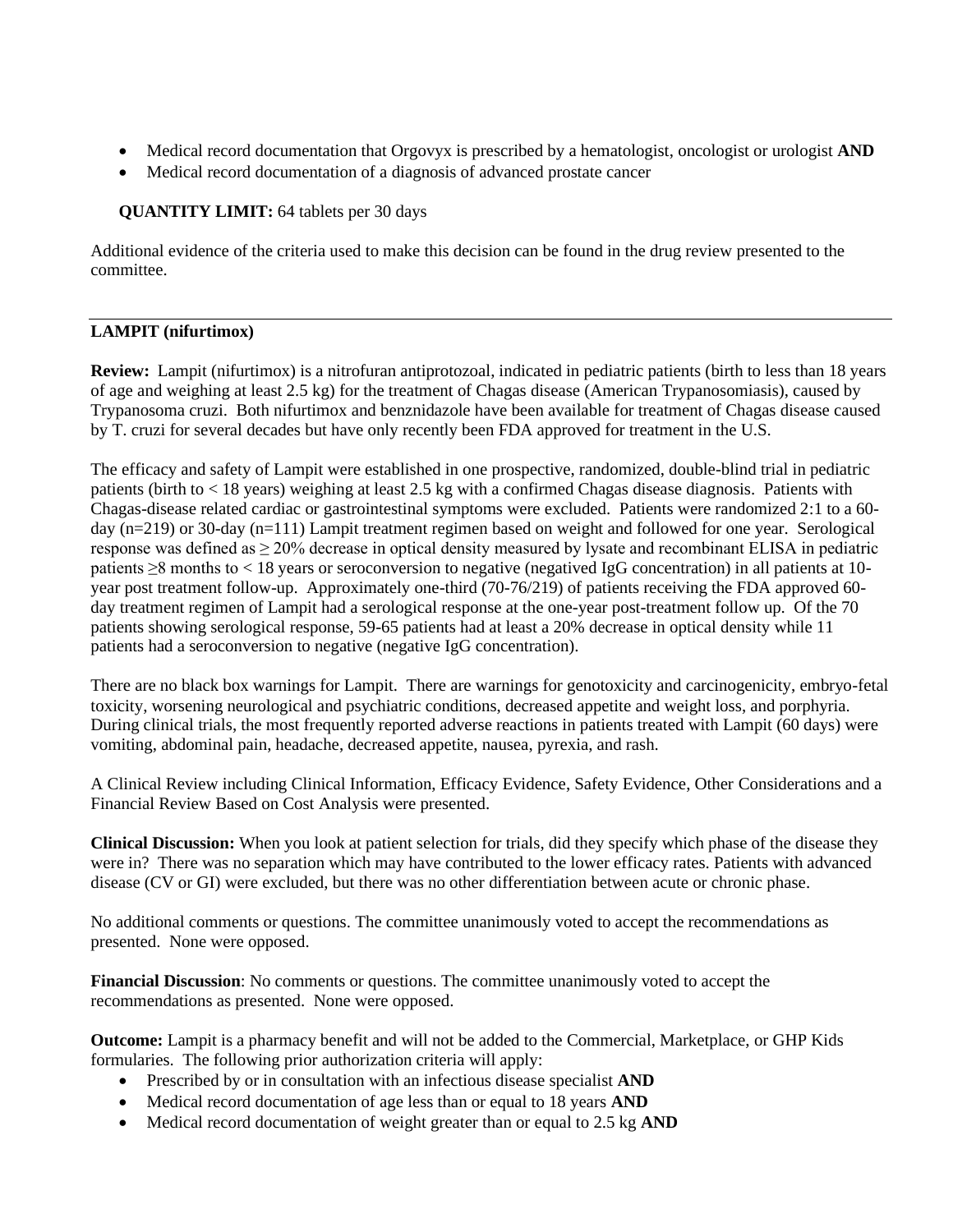- Medical record documentation of a diagnosis of Chagas disease confirmed by one (1) of the following diagnostic tests:
	- o Detection of circulating *T. cruzi* trypomastigotes on microscopy **OR**
	- o Detection of *T. cruzi* DNA by polymerase chain reaction assay **OR**
	- o Two positive diagnostic serologic tests\* using different techniques (ex. enzyme-linked immunoassay (ELISA), indirect fluorescent antibody (IFA)) and antigens (ex. whole-parasite lysate, recombinant antigens) showing IgG antibodies to *T. cruzi*

## **QUANTITY LIMIT:**

- 30 mg tablets: 4.5 tablets per day, 30 day-supply per fill
- 120 mg tablets: 7.5 tablets per day, 30-day supply per fill

# **AUTHORIZATION DURATION:** 60 days, RX count 2

Additional evidence of the criteria used to make this decision can be found in the drug review presented to the committee.

### **XYWAV (calcium/magnesium/potassium/sodium oxybates)**

**Review:** Xywav is a central nervous system depressant indicated for the treatment of cataplexy and excessive daytime sleepiness in patients 7 year of age or older with narcolepsy. Xywav is a combination of calcium oxybate, magnesium oxybate, potassium oxybate, and sodium oxybate. Xywav joins Xyrem (sodium oxybate) as a derivative of gamma-hydroxybutyrate. Xywav offers a unique formulation of cations to provide an alternative that contains 92% less sodium than Xyrem. Xywav is available as a 500 mg/mL oral solution. The recommended initial adult dosage is 4.5 grams per night, divided into two doses: 2.25 grams at bedtime and 2.25 grams taken 2.5 to 4 hours later. The dosage should be increased by up to 1.5 grams per night per week, to the recommended dosage range of 6 to 9 grams per night. The max dose is 9 grams per night. Pediatric dosing is based on the patient's weight per the packet insert.

Approval of Xywav is based on a double-blind, placebo-controlled, randomized-withdrawal study. The clinical study consisted of a 12-week open label optimized treatment and titration period, followed by a 2-week stable-dose period, and finally a 2-week week double-blind randomized withdrawal period. During the randomized withdrawal period, candidates were randomized 1:1 to continue treatment with Xywav or placebo. The primary efficacy outcome assessed was the change in the weekly number of cataplexy attacks from during the 2-week stable-dose period to the 2 weeks of the double-blind randomized withdrawal period. The key secondary efficacy outcome measured was the change in the Epworth Sleepiness Scale score measured by the reduction of excessive daytime sleepiness from the end of the stable-dose period to the end of the double-blind randomized-withdrawal period. There was statically significant worsening in the weekly number of cataplexy attacks in participants treated with the placebo (2.4) when compared to patients who were treated with Xywav. Patients treated with the placebo also had a statistically significant worsening of excessive daytime sleepiness (2.0) when compared to patients treated with Xywav.

Xywav has black box warnings for central nervous system depression and abuse and misuse potential. It is contraindicated in patients with succinic semialdehyde dehydrogenase deficiency and in combination with sedative hypnotics or alcohol. The most common adverse reaction leading to discontinuation in the clinical study was nausea (1.5%). During the clinical study, the most common adverse reactions were headache, nausea, dizziness, decreased appetite, parasomnia, diarrhea, hyperhidrosis, anxiety, and vomiting (incidence  $\geq$  5%).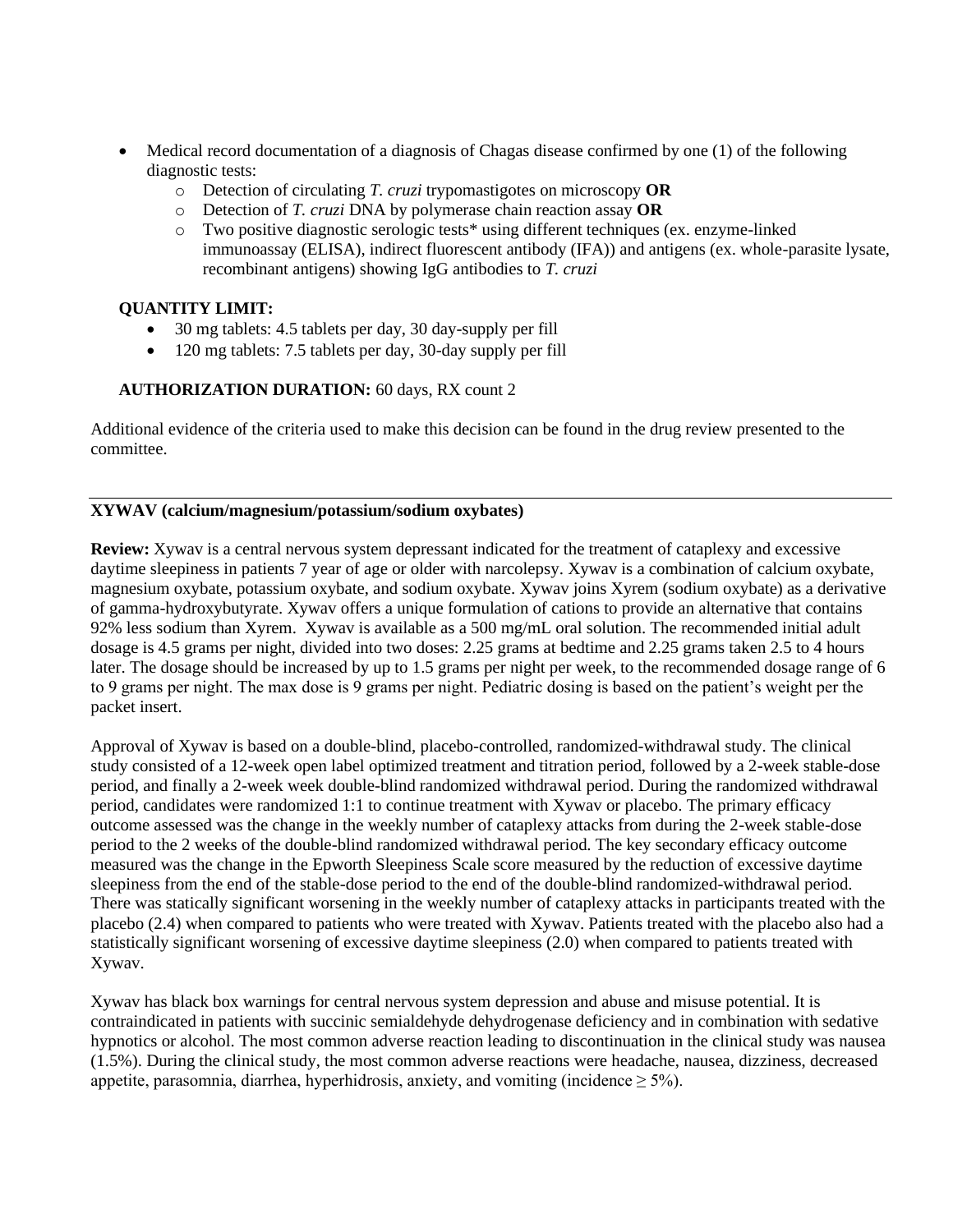A Clinical Review including Clinical Information, Efficacy Evidence, Safety Evidence, Other Considerations and a Financial Review Based on Cost Analysis were presented.

**Clinical Discussion:** No comments or questions. The committee unanimously voted to accept the recommendations as presented. None were opposed.

**Financial Discussion**: No comments or questions. The committee unanimously voted to accept the recommendations as presented. None were opposed.

**Outcome:** Xywav is a pharmacy benefit and will be added to the specialty tier or the brand preferred tier for members with a three-tier benefit on the Commercial, Marketplace, and GHP Kids formularies. The following prior authorization will apply:

- Medical record documentation of use for a Food and Drug Administration (FDA) approved indication **AND**
- Medical record documentation of therapeutic failure on modafinil **AND** methylphenidate immediate release or amphetamine/dextroamphetamine immediate release **AND**
- Medical record documentation of therapeutic failure on, intolerance to, or contraindication to Xyrem **OR**
- Medical record documentation the patient requires a low sodium diet due to a concomitant diagnosis of heart failure, hypertension, or renal impairment

**QUANTITY LIMIT:** 18 mL per day, 30 day supply per fill

# **AUTHORIZATION DURATION:**

Initial approval will be for 12 months or less if the reviewing provider feels it is medically appropriate. For continued coverage, the following is required:

- Medical record documentation of reduction in frequency of cataplexy attacks **OR**
- Medical record documentation of reduction in symptoms of excessive daytime sleepiness

After the initial 12-month approval, subsequent approvals will be for a duration of 12 months. Reevaluation will be every 12 months requiring the following:

- Medical record documentation of continued or sustained reduction in frequency of cataplexy attacks **OR**
- Medical record documentation of continued or sustained reduction in symptoms of excessive daytime sleepiness

Additional evidence of the criteria used to make this decision can be found in the drug review presented to the committee.

# **CABENUVA (cabotegravir/rilpivirine) & VOCABRIA (cabotegravir)**

**Review:** Cabenuva, a 2-drug co-packaged product containing injectable suspensions of both cabotegravir and rilpivirine, is indicated as a complete regimen for the treatment of human immunodeficiency virus type 1 (HIV-1) infection in adults to replace the current antiretroviral regimen in those who are virologically suppressed (HIV-1 RNA less than 50 copies per mL) on a stable antiretroviral regimen with no history of treatment failure and with no known or suspected resistance to either cabotegravir or rilpivirine. Cabenuva may be preferred by some patients due to the once monthly administration and it may offer an alternative for patients with trouble adhering to the once daily oral treatment options.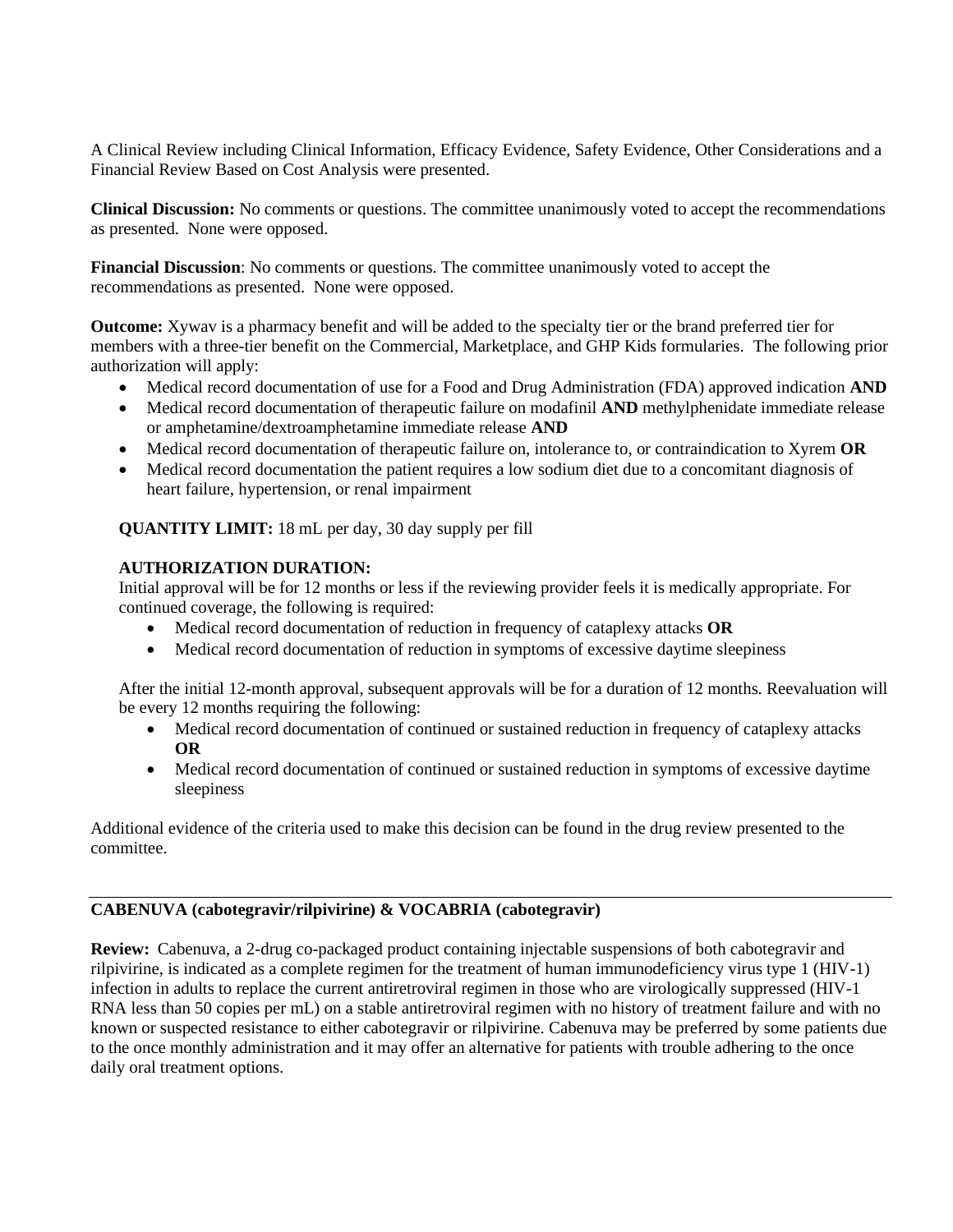Vocabria, an oral formulation of cabotegravir, is intended for short-term use in combination with oral rilpivirine as an oral-lead in to assess the tolerability of cabotegravir prior to the administration of Cabenuva or for patients who will miss planned doses of Cabenuva (up to 2 consecutive months).

The efficacy of Cabenuva and oral lead-in with Vocabria have been evaluated in the FLAIR and ATLAS trials, two Phase 3, randomized, active-controlled, parallel-arm, open-label, non-inferiority trials. The FLAIR trial included HIV-1 infected patients who were initiated on HIV-1 treatment with 20 weeks of a dolutegravir INSTI-containing regimen while the ATLAS trial included HIV-1 infected patients who were virologically suppressed prior to study entry. In both trials, virologically suppressed patients were randomized 1:1 to receive a treatment regimen of cabotegravir + rilpivirine (oral-lead in for at least 4 weeks then monthly injections for an additional 44 weeks) or maintain their current regimen. Adjusted for study and randomization stratification factors, treatment difference of HIV-1 RNA greater than or equal to 50 copies/mL for the pooled data from both trials was 0.2% with 95% CI (- 1.4%, 1.7%). Subjects in both trials were virologically suppressed from Day 1 (FLAIR) or study entry (ATLAS), and no clinically relevant change from baseline in CD4+ cell counts was observed. Assessments in the FLAIR trial, showed that a majority of patients treated with Cabenuva preferred the long-acting treatment over the previous oral therapy.

During clinical trials, the most frequent adverse reactions were injection site reactions which were mostly mild or moderate and lasted a median duration of 3 days following administration. The most commonly reported reactions were localized pain and discomfort, nodules, induration, swelling, erythema, pruritis, bruising, warmth, and hematoma. The most common adverse reactions during the oral lead-in period with Vocabria and Edurant were headache, nausea, abnormal dreams, anxiety, and insomnia ( $\leq$  1% for all adverse reactions).

Clinical Review including Clinical Information, Efficacy Evidence, Safety Evidence, Other Considerations and a Financial Review Based on Cost Analysis were presented.

**Clinical Discussion:** No comments or questions. The committee unanimously voted to accept the recommendations as presented. None were opposed.

**Financial Discussion**: Cabenuva is limited in distribution. Recommend adding to the brand preferred tier in the event a member must receive from a specialty pharmacy. No additional comments or questions. The committee unanimously voted to accept the recommendations as presented. None were opposed.

**Outcome:** Cabenuva is a medical benefit and should not be added to the Commercial, Marketplace, or GHP Kids pharmacy formularies. No prior authorization will be required.

Vocabria is a pharmacy benefit and will be added to the brand preferred tier of the Commercial, Marketplace, and GHP Kids pharmacy formularies. No prior authorization will be required.

The following quantity limits will apply to Cabenuva and Vocabria:

### **QUANTITY LIMIT:**

- Cabenuva 600 mg/900 mg kit: 1 kit per 180 days
- Cabenuva 400 mg/600 mg kit: 1 kit per 28 days
- Vocabria: 1 tablet per day

Additional evidence of the criteria used to make this decision can be found in the drug review presented to the committee.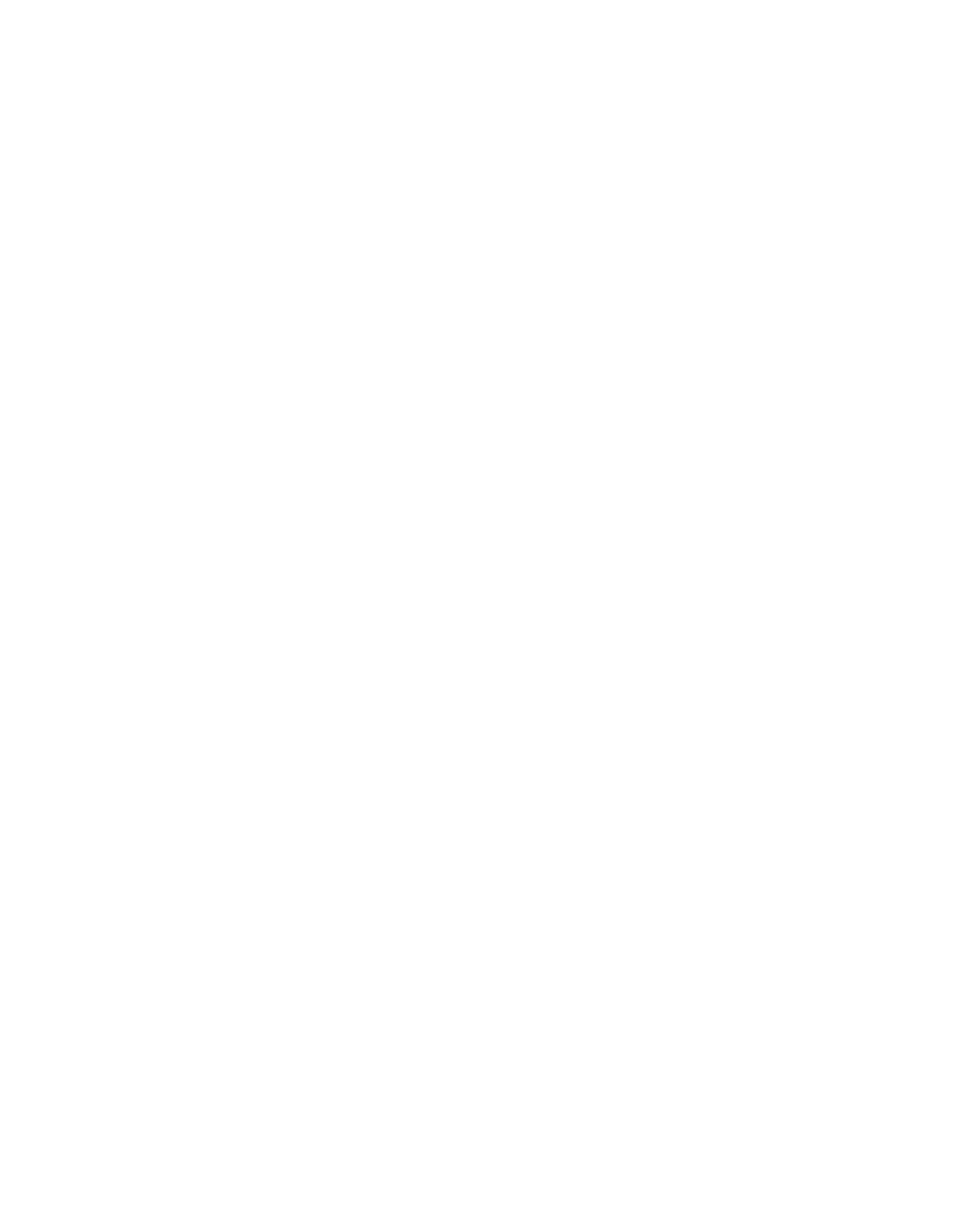#### **FAST FACTS**

### **ICLUSIG (ponatinib)**

**Updated Indication:** Iclusig is now indicated for adult patients with chronic phase (CP) chronic myeloid leukemia (CML) with resistance or intolerance to at least two prior kinase inhibitors.

This change does not apply to accelerated phase (AP) or blast phase (BP) CML or Philadelphia chromosome positive acute lymphoblastic leukemia (Ph+ ALL) and these remain indicated only in patients for whom no other kinase inhibitors are indicated.

**Current formulary status:** OralOnc Brand Non-preferred tier, requiring prior authorization

**Recommendations:** No changes are needed to the authorization duration of Iclusig. The new strengths of Iclusig (10 mg and 30 mg) will be added to match the placement of the other strengths and the following quantity limits will apply. It is recommended that the following changes be made to Commercial Policy 278.0 to incorporate the new indication.

When Iclusig was initially approved in 2012, indications for accelerated phase, or blast phase chronic myeloid leukemia (CML) and for Philadelphia chromosome positive acute lymphoblastic leukemia (Ph+ALL) included patients who were resistant and intolerant to prior tyrosine kinase inhibitor therapy. In 2013, because of Iclusig toxicity and black box warnings for arterial occlusive events, venous thromboembolic events, heart failure, and hepatoxicity and the implementation of a risk evaluation and mitigation strategy (REMS), this indication was updated to only include patients for whom no other kinase inhibitors are indicated. Benjamin Andrick, a clinical pharmacist with the Oncology Department at Geisinger Heath System, agreed that Iclusig would only be used in a patient with the T315I mutation or if they have resistance to all other TKIs. This is also reflected in the current NCCN guidelines. It is recommended that Commercial policy 278.0 be updated in accordance with these recommendations.

- Medical record documentation that Iclusig is prescribed by a hematologist or oncologist **AND**
- Medical record documentation of adult patients with chronic phase, accelerated phase, or blast phase chronic myeloid leukemia (CML) **OR** Philadelphia chromosome positive acute lymphoblastic leukemia (Ph+ ALL) **AND**
- Medical record documentation of resistance or intolerance to one prior tyrosine kinase inhibitor therapy **OR** medical record documentation of T315I mutation
- Medical record documentation of age greater than or equal to 18 years AND
- Medical record documentation of one of the following:
	- Medical record documentation of diagnosis of accelerated phase or blast phase chronic myeloid leukemia (CML) **OR** Philadelphia chromosome positive acute lymphoblastic leukemia (Ph+ ALL) **AND**
	- o Medical record documentation of therapeutic failure, contraindication, or intolerance to all other indicated tyrosine kinase inhibitors, including but not limited to bosutinib, dasatinib, imatinib, and nilotinib

**OR**

- Medical record documentation of T315I mutation positive chronic myeloid leukemia (CML) or Philadelphia chromosome positive acute lymphoblastic leukemia (Ph+ ALL)
- **OR**
	- Medical record documentation of chronic phase (CP) chronic myeloid leukemia (CML) **AND** Medical record documentation of resistance or intolerance to at least two prior kinase inhibitors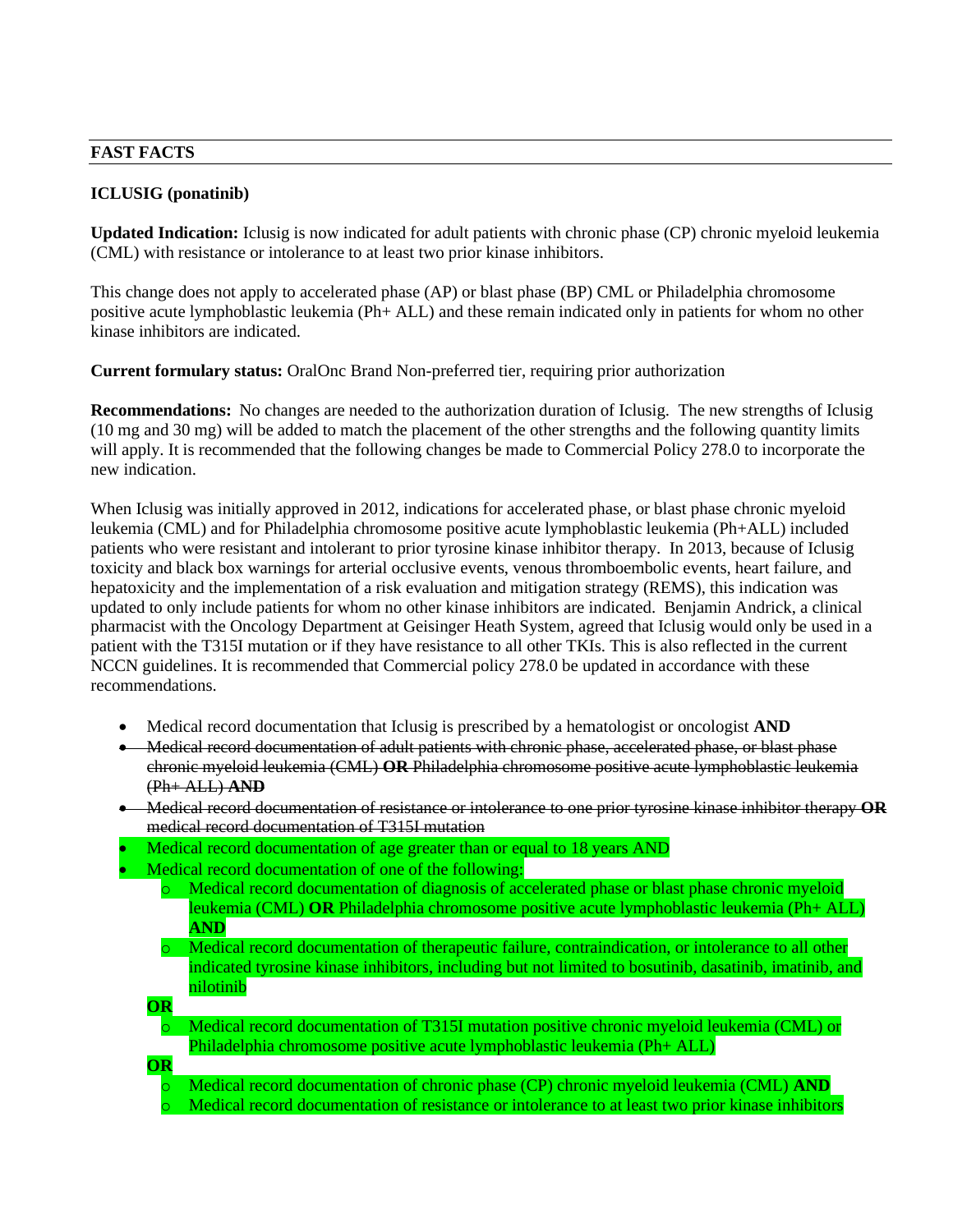# **QUANTITY LIMIT:**

• 10 mg tablet, 15 mg tablet, 30 mg tablet, 45 mg tablet: 1 tablet per day, 30 day supply per fill

**Discussion:** No comments or questions.

**Outcome:** The committee unanimously voted to accept the recommendations as presented. None were opposed.

Additional evidence of the criteria used to make this decision can be found in the drug review presented to the committee.

#### **TAGRISSO (osimertinib)**

**Updated Indication:** Tagrisso is now indicated as adjuvant therapy after tumor resection in adult patients with nonsmall cell lung cancer (NSCLC) whose tumors have epidermal growth factor receptor (EGFR) exon 19 deletions or exon 21 L858R mutations, as detected by an FDA-approved test.

Previously Tagrisso was indicated as first line treatment for metastatic NSCLC with EGFR exon 19 deletions or exon 21 L858R mutations and as treatment for metastatic NSCLC with EGFR T790M positive mutations.

**Current formulary status:** OralOnc Brand Non-preferred tier, requiring prior authorization

**Recommendations:** No changes are recommended to the formulary placement of Tagrisso at this time. No changes to the existing quantity limit of 1 tablet per day are recommended. It is recommended that the following changes are made to Policy 405.0 – Tagrisso to account for the updated indication:

# **Metastatic Non-Small Cell Lung Cancer (NSCLC)**

- Medical record documentation that Tagrisso is prescribed by a hematologist or oncologist **AND**
- Medical record documentation of metastatic non-small cell lung cancer (NSCLC) **AND**
- Medical record documentation of an epidermal growth factor receptor (EGFR) exon 19 deletion, EGFR exon 21L858R mutation, or EGFR T790 mutation **AND**
- Medical record documentation of one of the following:
	- o If member has epidermal growth factor receptor (EGFR) exon 19 deletion or exon 21 L858R mutation: Medical record documentation that Tagrisso is being used as first-line treatment **OR**
	- o If member has epidermal growth factor receptor (EGFR) T790 mutation positive disease: Medical record documentation of failure on or intolerance to prior tyrosine kinase inhibitor therapy with Iressa (gefitinib), Gilotrif (afatinib), or Tarceva (erlotinib)

**AUTHORIZATION DURATION**: Initial approval will be for 12 months or less if the reviewing provider feels it is medically appropriate. Subsequent approvals will be for an additional 12 months or less if the reviewing provider feels it is medically appropriate and will require medical record documentation of continued disease improvement or lack of disease progression. The medication will no longer be covered if the member experiences unacceptable toxicity or worsening of disease.

### **Adjuvant Treatment of Non-Small Cell Lung Cancer (NSCLC)**

- Medical record documentation that Tagrisso is prescribed by a hematologist or oncologist **AND**
- Medical record documentation of a diagnosis of non-small cell lung cancer (NSCLC) **AND**
- Medical record documentation that Tagrisso is being used as adjuvant treatment following complete tumor resection **AND**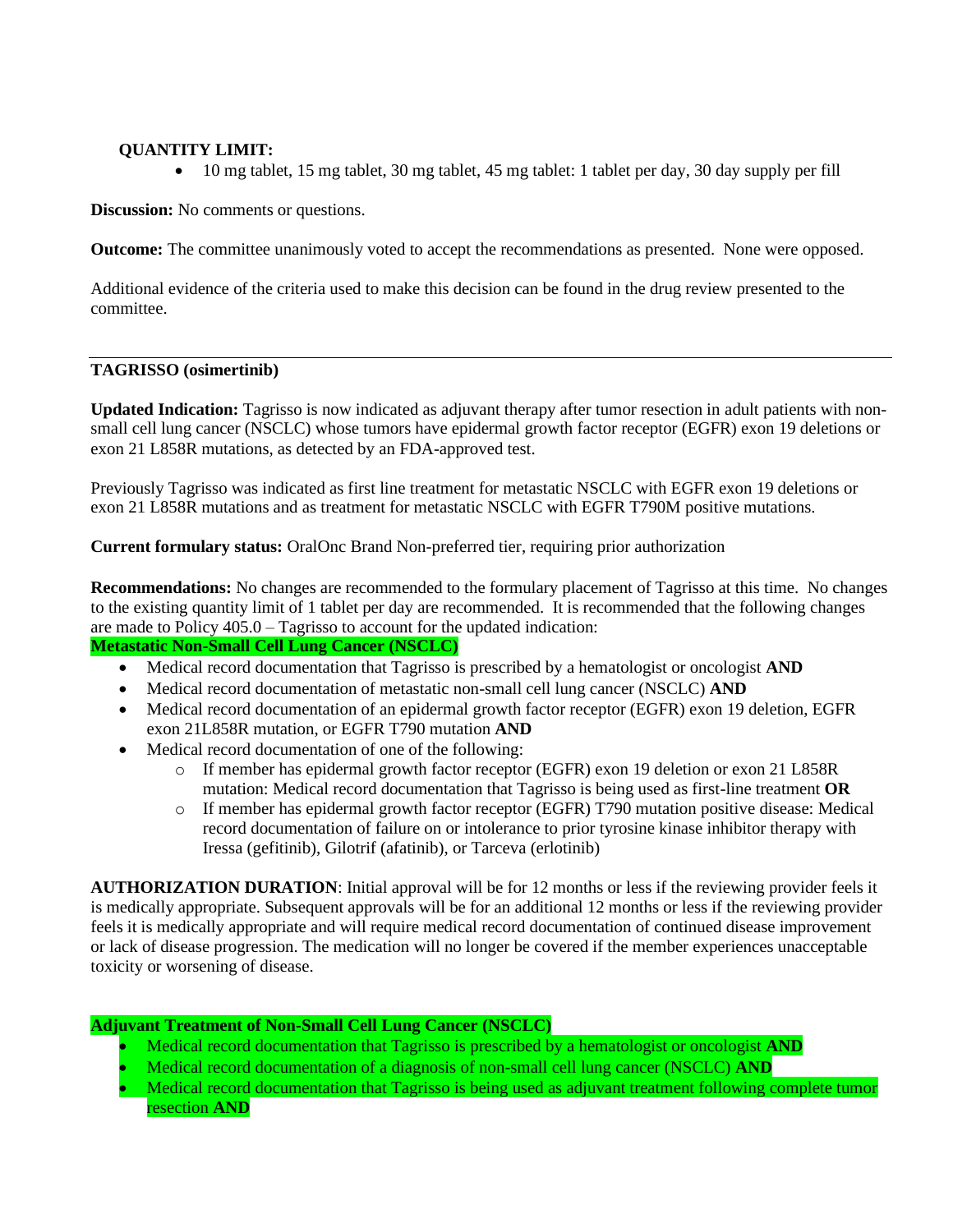# • Medical record documentation that tumors have an epidermal growth factor receptor (EGFR) exon 19 deletion or exon 21 L858R mutation

**AUTHORIZATION DURATION:** Initial approval will be for **12 months**. **Up to two (2)** subsequent approvals will each be for an additional 12 months or less if the reviewing provider feels it is medically appropriate to equal **a total treatment duration of 3 years** and will require medical record documentation of continued disease improvement or lack of disease progression. The medication will no longer be covered if the member experiences unacceptable toxicity or worsening of disease.

Authorization of Tagrisso for adjuvant treatment of Non-Small Cell Lung Cancer (NSCLC) will not exceed the FDA-approved treatment duration of 3 years (36 months). For requests exceeding the above limit, documentation will be required of peer-reviewed literature citing well-designed clinical trials to indicate that the member's healthcare outcome will be improved by dosing beyond the FDA-approved treatment duration

**Discussion:** No comments or questions.

**Outcome:** The committee unanimously voted to accept the recommendations as presented. None were opposed.

Additional evidence of the criteria used to make this decision can be found in the drug review presented to the committee.

## **XPOVIO (selinexor)**

**Updated Indication:** Xpovio is now indicated in combination with bortezomib and dexamethasone for the treatment of adult patients with multiple myeloma who have received at least one prior therapy.

Previously, Xpovio was indicated in combination with dexamethasone for the treatment of adult patients with relapsed or refractory multiple myeloma who had received at least four prior therapies. Xpovio is also indicated for the treatment of relapse or refractory diffuse large B-cell lymphoma (DLBCL), not otherwise specified.

**Current formulary status:** OralOnc Brand Non-preferred tier, requiring prior authorization

**Recommendations:** There are no changes recommended to the current formulary placement, quantity limits or authorization duration. The following changes are recommended to Commercial Policy 584.0 to incorporate the new indication:

### **Multiple Myeloma**

- Medical record documentation that Xpovio is prescribed by a hematologist or oncologist **AND**
- Medical record documentation of age greater than or equal to 18 years **AND**
- Medical record documentation of one of the following:
	- o Medical record documentation that Xpovio will be used in combination with dexamethasone **AND**  Medical record documentation of a diagnosis of relapsed or refractory multiple myeloma and the member has received at least four prior complete regimens which include at least two proteasome inhibitors, at least two immunomodulatory agents, and an anti-CD38 monoclonal antibody

**OR**

o Medical record documentation that Xpovio will be used in combination with bortezomib **AND** dexamethasone **AND** Medical record documentation of a diagnosis of multiple myeloma and the member has received at least one prior therapy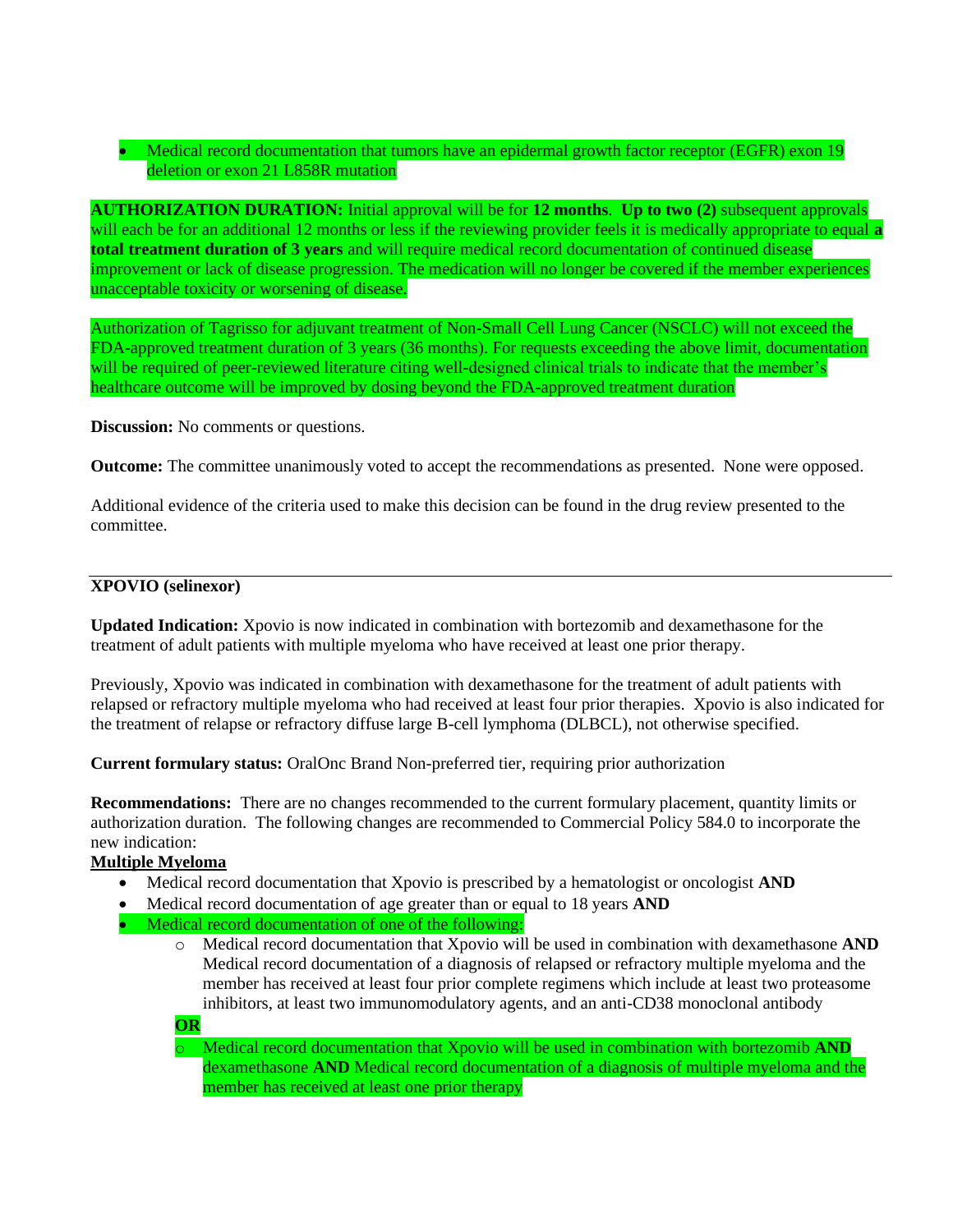**Discussion:** No comments or questions.

**Outcome:** The committee unanimously voted to accept the recommendations as presented. None were opposed.

Additional evidence of the criteria used to make this decision can be found in the drug review presented to the committee.

### **KALYDECO (ivacaftor)**

**Updated Indication:** Kalydeco is a cystic fibrosis transmembrane conductance regulator (CFTR) potentiator indicated for the treatment of cystic fibrosis (CF) in patients age 4 months and older who have one mutation in the CFTR gene that is responsive to ivacaftor based on clinical and/or in vitro assay data.

If the patient's genotype is unknown, an FDA-cleared CF mutation test should be used to detect the presence of a CFTR mutation followed by verification with bi-directional sequencing when recommended by the mutation test instructions for use.

Previously Kalydeco was indicated for patients 6 months and older.

**Current formulary status:** Specialty tier or Brand Non-Preferred for patients with three-tier benefit, requring a prior authorization

**Recommendations:** There are no changes to the current formulary placement or quantity limits. It is recommended to make the following changes to Commercial Policy 251.0 to incorporate the updated indication:

• Medical record documentation of age greater than or equal to  $\frac{6}{2}$  months **AND** 

**Discussion:** No comments or questions.

**Outcome:** The committee unanimously voted to accept the recommendations as presented. None were opposed.

Additional evidence of the criteria used to make this decision can be found in the drug review presented to the committee.

#### **FETROJA (cefiderocol)**

**Updated Indication:** Hospital-acquired Bacterial Pneumonia and Ventilator-associated Bacterial Pneumonia (HABP/VABP).

**Current formulary status:** Medical benefit - specialty tier or Brand non-preferred for members with a three tier benefit when processed at a specialty pharmacy, prior authorization required, QL: 8 vials per day, **AUTHORIZATION DURATION:** Approval will be given for a duration of 14 days

**Recommendations:** No changes are recommended to the formulary placement, authorization duration, or quantity limits. The following prior authorization criteria should be added to Medical Benefit Policy 219.0 to incorporate the new indication:

• Prescription is written by or in consultation with Infectious Disease AND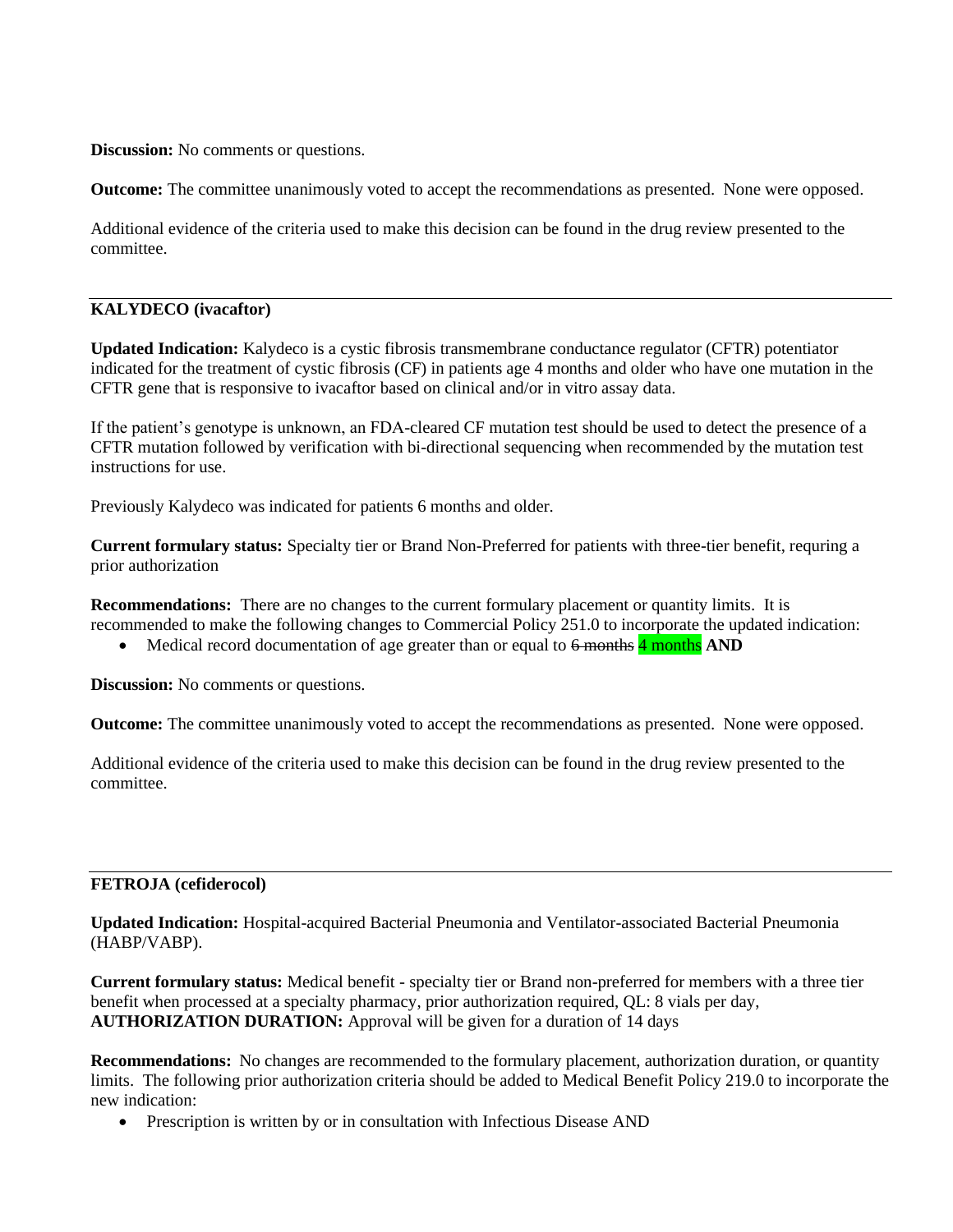- Medical record documentation that the member is greater than or equal to 18 years of age AND
- Medical record documentation of one of the following:
	- o Medical record documentation of a diagnosis of complicated urinary tract infections (cUTI), including pyelonephritis caused by susceptible Gram-negative microorganisms: *Escherichia coli, Klebsiella pneumoniae, Proteus mirabilis, Pseudomonas aeruginosa, or Enterobacter cloacae complex* AND **OR**
	- o **Medical record documentation of a diagnosis of hospital-acquired bacterial pneumonia (HABP) OR Ventilator-associated bacterial pneumonia (VABP), caused by susceptible Gramnegative microorganisms:** *Acinetobacter baumannii* **complex,** *Escherichia coli, Klebsiella pneumoniae, Pseudomonas aeruginosa, Serratia marcescens, or Enterobacter cloacae complex*

AND

• Medical record documentation of culture and sensitivity showing the patient's infection is not susceptible to alternative antibiotic treatments OR a documented history of previous intolerance to or contraindication to other antibiotics shown to be susceptible on the culture and sensitivity.

**Discussion:** No comments or questions.

**Outcome:** The committee unanimously voted to accept the recommendations as presented. None were opposed.

Additional evidence of the criteria used to make this decision can be found in the drug review presented to the committee.

# **NUCALA (mepolizumab)**

**Updated Indication:** Nucala is now indicated for the treatment of adult and pediatric patients aged 12 years and older with hypereosinophilic syndrome (HES) for  $\geq 6$  months without an identifiable non-hematologic secondary cause.

**Current formulary status:** Nucala Vial: Medical Benefit requring a prior authorization

Nucala prefilled syringe or autoinjector: Specialty tier or Brand Non-Preferred tier for members with a three-tier benefit, requiring a prior authorization

**Recommendations:** No changes are recommended to the formulary placement for Nucala. It is recommended that the following prior authorization criteria and quantity limits be added to Medical Benefit Policy 141. and Commercial Policy 592.0 to incorporate the new indication:

# **Hypereosinophilic syndrome (HES)**

- Medical record documentation of age greater than or equal to 12 years **AND**
- Medical record documentation of a diagnosis of hypereosinophilic syndrome (HES) for greater than or equal to 6 months **AND**
- Medical record documentation that member has been evaluated for and does NOT have an identifiable nonhematologic secondary cause\* or FIP1 like 1-platelet derived growth factor receptor (FIP1L1-PDGFRα) kinase-positive hypereosinophilic syndrome (HES) **AND**
- Medical record documentation of a blood eosinophil count of 1,000 cells/mcL or higher **AND**
- Medical record documentation of at least two hypereosinophilic syndrome (HES) flares within the previous 12 months with a worsening of clinical symptoms of HES or increasing blood eosinophil level requiring an escalation in therapy **AND**
- Medical record documentation that member is on stable hypereosinophilic syndrome (HES) therapy including, but not limited to oral corticosteroids, immunosuppressives, or cytotoxic therapy.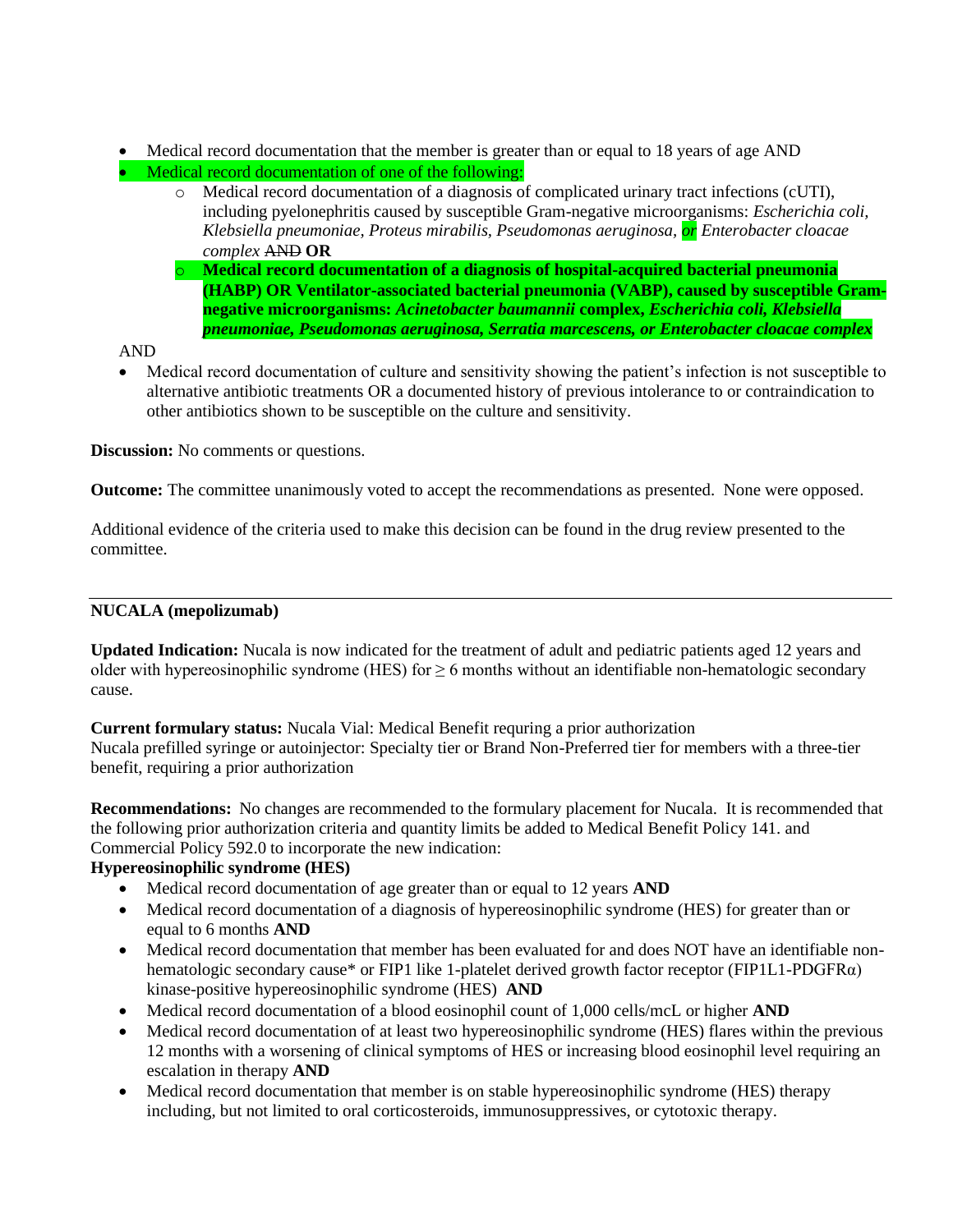\*Note: Non-hematologic secondary causes can include but are not limited to drug hypersensitivity, parasitic helminth infection, HIV infection, and non-hematologic malignancy

### **Medical Benefit Policy 141.0 Nucala vials**

**Quantity Limit:** 1 vial (100mg) per 28 days (for eosinophilic asthma), 3 vials (300mg) per 28 days (for EGPA or HES)

**Discussion:** No comments or questions.

**Outcome:** The committee unanimously voted to accept the recommendations as presented. None were opposed.

Additional evidence of the criteria used to make this decision can be found in the drug review presented to the committee.

# **XELJANZ/XELJANZ ORAL SOLUTION (tofacitinib)**

**Updated Indication:** Xeljanz/ Xeljanz oral solution is now indicated for the treatment of active polyarticular course juvenile idiopathic arthritis (pcJIA) in patients 2 years of age and older.

*Limitations of Use:* The use of Xeljanz/ Xeljanz Oral solution in combination with biologic DMARDs or potent immunosuppressants such as azathioprine and cyclosporine is not recommended.

Note: Xeljanz/Xeljanz XR is indicated for adult patients with Rheumatoid Arthritis (RA), Psoriatic Arthritis (PsA), Ulcerative Colitis (UC).

**Current formulary status:** Xeljanz/Xeljanz XR is a pharmacy benefit available at the Specialty tier or the Brand Non-Preferred tier for memembers with a three tier benefit. Xeljanz oral solution is not on formulary.

**Recommendations:** There are no changes recommended to the formulary status for Xeljanz/Xeljanz XR. However, it is recommended to add Xeljanz oral solution to the pharmacy benefit at the Specialty tier or the Brand Non-Preferred tier for members with a three tier benefit. It will be reviewed under policy 273.0. It is also recommended to add a section to the current policy to reflect the new indication:

Polyarticular Course Juvenile Idiopathic Arthritis

- Medical record documentation of a diagnosis of active polyarticular course juvenile idiopathic arthritis AND
- Medical record documentation of age greater than or equal to 2 years AND
- Prescription written by a rheumatologist AND
- Medical record documentation of an inadequate response to a minimum 3 month trial of Humira\* AND
- Medical record documentation that Xeljanz is not being used concurrently with a tumor necrosis factor (TNF) blocker or other biologic agent AND
- Medical record documentation that Xeljanz or Xeljanz oral solution is being dosed consistent with Food and Drug Administration (FDA)-approved labeling

**NOTE**: Xeljanz XR is not indicated for the treatment of pcJIA. The maximum dose for pcJIA is 5 mg (tablet or solution) twice daily. Xeljanz 10 mg twice daily and Xeljanz XR 22 mg once daily are only indicated for the treatment of ulcerative colitis induction treatment and in cases of loss of response to maintenance treatment.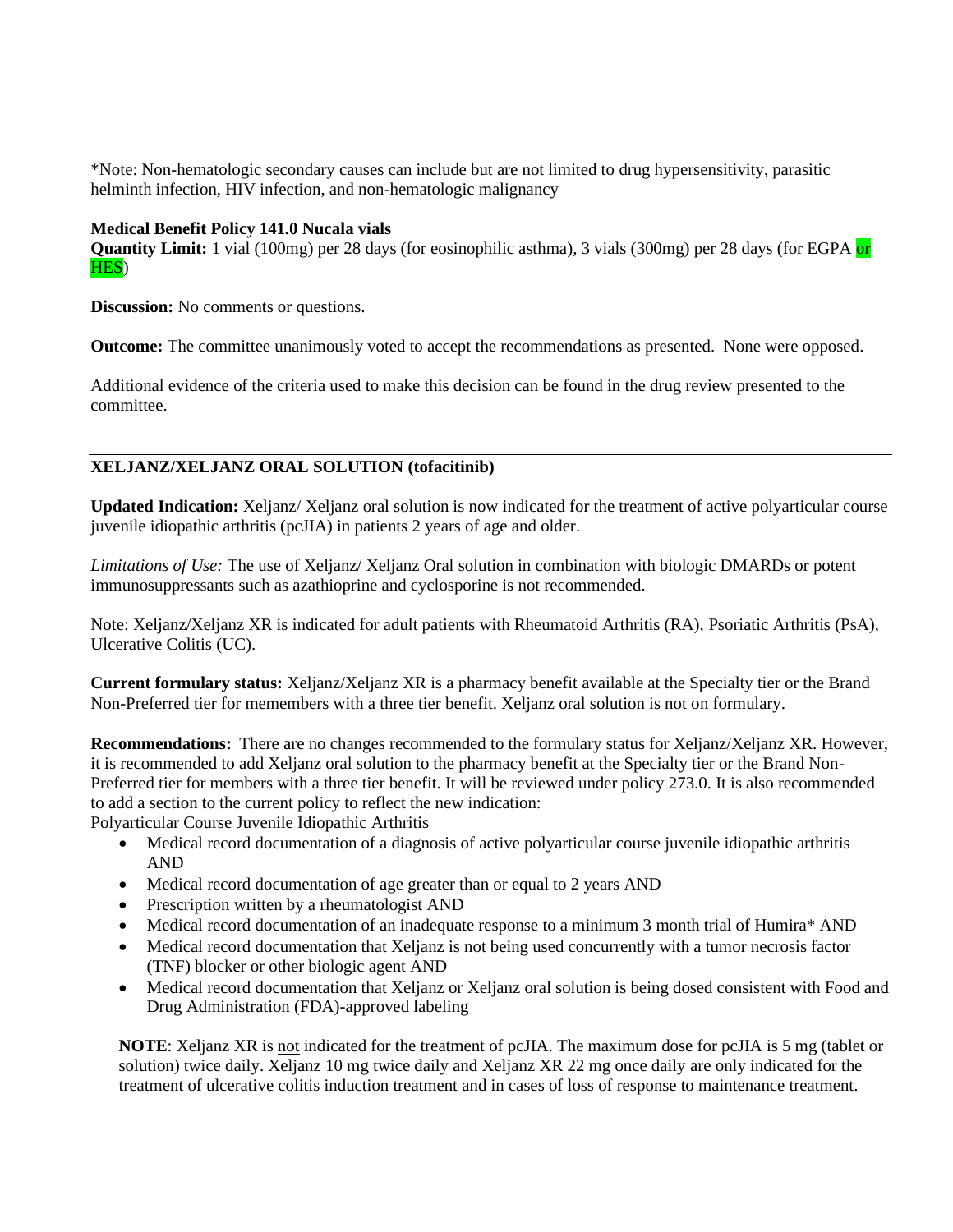**QUANTITY LIMIT:** There will be no changes to the current quantity limits. However, it is recommended to add the following quantity limit: **Xeljanz oral solution: 10 mL per day, 30 day supply per fill.** 

**AUTHORIZATION DURATION:** Approval will be given for an initial duration of six (6) months. For continuation of coverage, medical record documentation of clinical improvement or lack of progression in the signs and symptoms of polyarticular course juvenile idiopathic arthritis is required.

After the initial six (6) month approval, subsequent approvals for coverage will be for a duration of one (1) year. Reevaluation of coverage will be every one (1) year requiring medical record documentation of continued or sustained improvement in the signs and symptoms of polyarticular course juvenile idiopathic arthritis while on Xeljanz or Xeljanz oral solution.

**Discussion:** No comments or questions.

**Outcome:** The committee unanimously voted to accept the recommendations as presented. None were opposed.

Additional evidence of the criteria used to make this decision can be found in the drug review presented to the committee.

#### **SIMPONI ARIA (golimumba)**

**Updated Indication:** Simponi Aria is now indicated for the treatment of active psoriatic arthritis (PsA) in patients 2 years of age and older and for active polyarticular Juvenile Idiopathic Arthritis (pJIA) in patients 2 years of age and older.

Previously, Simponi Aria was indicated for the treatment of adult patients with moderately to severely active Rheumatoid Arthritis (RA), active Psoriatic Arthritis (PsA) and Ankylosing Spondylitis (AS).

**Current formulary status:** Medical benefit requiring a prior authorization

**Recommendations:** There are no changes recommended for the formulary placement or authorization duration of Simponi Aria. The following changes are recommended to incorporate the new indications: **Rheumatoid Arthritis** 

- Requesting provider must be a rheumatologist **AND**
- Medical record documentation of age ≥18 years **AND**
- Medical record documentation of a diagnosis of moderate to severe rheumatoid arthritis according the American College of Rheumatology Criteria for the Classification and Diagnosis of Rheumatoid Arthritis **AND**
- Medical record documentation that Simponi Aria will be given in combination with methotrexate **AND**
- Medical record documentation that Simponi Aria is not being used concurrently with a TNF blocker or other biologic agent **AND**
- Medical record documentation of an inadequate response to, contraindication to, or failure on 12 weeks of Humira\*, Rinvoq\*, **OR** Xeljanz\* therapy

### **Psoriatic Arthritis**

- Requesting provider must be a rheumatologist or dermatologist **AND**
- Medical record documentation of age ≥18 years 2 years **AND**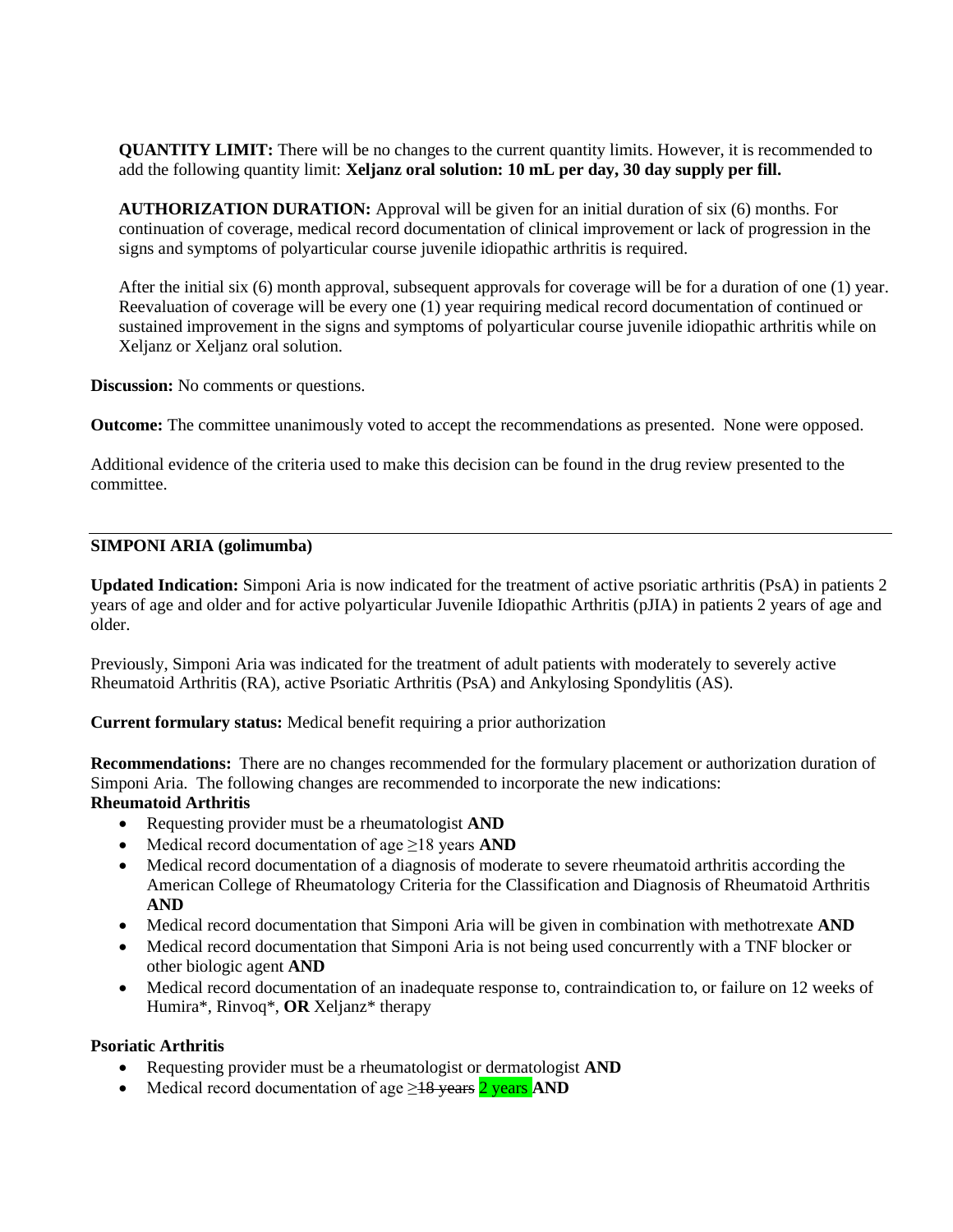- Medical record documentation of a diagnosis of moderately to severely active psoriatic arthritis, which must include the following:
	- o Documentation of active psoriatic lesions **OR** documentation of a history of psoriasis

# **AND**

- Medical record documentation that Simponi Aria is not being used concurrently with a TNF blocker or other biologic agent **AND**
- For patients 18 years of age and older, medical record documentation of an inadequate response to, contraindication to, or failure on 12 weeks of secukinumab (Cosentyx\*) **AND** adalimumab (Humira\*) therapy

### **Ankylosing Spondylitis**

- Requesting provider must be a rheumatologist **AND**
- Medical record documentation of age ≥18 years **AND**
- Medical record documentation of a diagnosis of ankylosing spondylitis **AND**
- Medical record documentation that Simponi Aria is not being used concurrently with a TNF blocker or other biologic agent **AND**
- Medical record documentation of an inadequate response to, contraindication to, or failure on 12 weeks of secukinumab (Cosentyx\*) **AND** adalimumab (Humira\*) therapy.

### **Polyarticular juvenile idiopathic arthritis**

- Requesting provider must be a rheumatologist **AND**
- Medical record documentation of age greater than or equal to 2 years **AND**
- Medical record documentation of a diagnosis of active polyarticular juvenile idiopathic arthritis **AND**
- Medical record documentation that Actemra is not being used concurrently with a TNF blocker or other biologic agent **AND**
- Medical record documentation of a therapeutic failure on, contraindication to or intolerance to a minimum 4 month trial of Humira\*

**AUTHORIZATION DURATION:** Approval will be given for an initial duration of six (6) months. For continuation of coverage, medical record documentation of clinical improvement or lack of progression in the signs and symptoms of disease at six (6) months of Simponi Aria therapy is required.

After the initial six (6) month approval, subsequent approvals for coverage will be for a duration of one (1) year. Reevaluation of coverage will be every one (1) year requiring medical record documentation of continued or sustained improvement in the signs and symptoms of disease while on Simponi Aria therapy.

**Discussion:** No comments or questions.

**Outcome:** The committee unanimously voted to accept the recommendations as presented. None were opposed.

Additional evidence of the criteria used to make this decision can be found in the drug review presented to the committee.

### **WAKIX (pitolisant)**

**Updated Indication:** Wakix is now indicated for the treatment of cataplexy in adult patients with narcolepsy.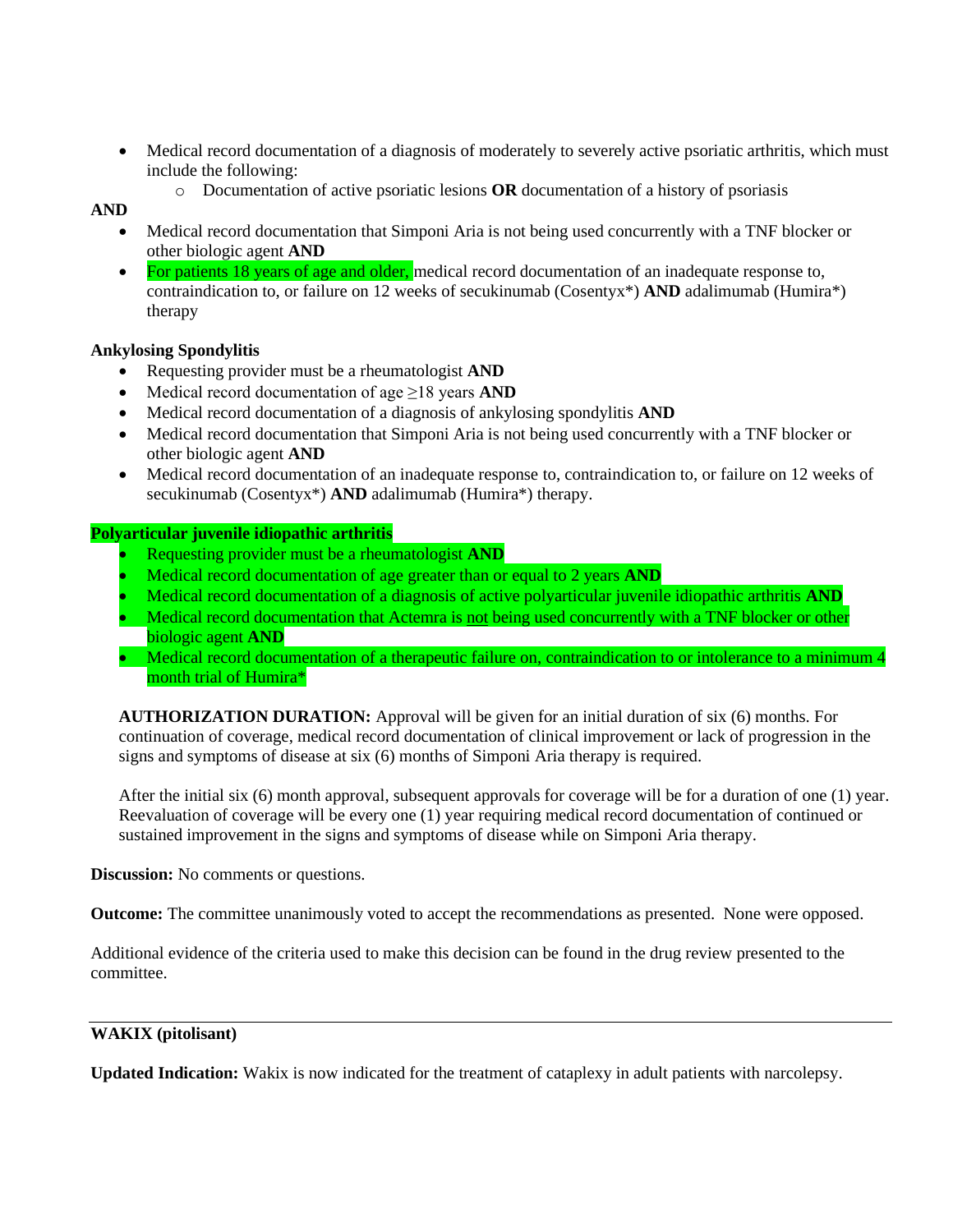Previously it was indicated for the treatment of excessive daytime sleepiness (EDS) in adult patients with narcolepsy.

## **Current formulary status:** Non-formulary

**Recommendations:** There are no changes to the formulary status, authorization duration, or current quantity limits. It is recommended that the following changes be made to Commercial Policy 612.0 to incorporate the new indication:

- Medical record documentation of age greater than or equal to 18 years **AND**
- Medical record documentation of diagnosis of narcolepsy with cataplexy **OR**
- Medical record documentation of a diagnosis of excessive daytime sleepiness associated with narcolepsy **AND**
- Medical record documentation of therapeutic failure on, intolerance to, or contraindication to modafinil\* or armodafinil **AND** methylphenidate immediate release or amphetamine/dextroamphetamine immediate release

# **AUTHORIZATION DURATION:**

Initial approval will be for 12 months or less if the reviewing provider feels it is medically appropriate. For continued coverage, the following is required:

- Medical record documentation of reduction in symptoms of excessive daytime sleepiness **OR**
- Medical record documentation of reduction in frequency of cataplexy attacks

After the initial 12 month approval, subsequent approvals will be for a duration of 12 months. Reevaluation will be every 12 months requiring the following:

- Medical record documentation of continued or sustained reduction in symptoms of excessive daytime sleepiness **OR**
- Medical record documentation of continued or sustained reduction in frequency of cataplexy attacks

**Discussion:** No comments or questions.

**Outcome:** The committee unanimously voted to accept the recommendations as presented. None were opposed.

Additional evidence of the criteria used to make this decision can be found in the drug review presented to the committee.

# **KEYTRUDA (pembrolizumab)**

**Updated Indication:** Keytruda is a highly selective anti-PD-1 humanized monoclonal antibody which is now indicated as a first-line treatment for patients with unresectable or metastatic MSI-H or dMMR colorectal cancer.

*Previously Keytruda was only approved for the treatment of adult or pediatric patients with unresectable or metastatic MSI-H or dMMR colorectal cancer that had progressed following treatment with fluoropyrimidine, oxaliplatin, and irinotecan.* 

**Current formulary status:** Keytruda is a medical benefit and requires a prior authorization

**Recommendations:** There will be no changes to the formulary status or authorization duration at this time. It is recommended to update the policy to include the new indication:

**Microsatellite Instability-High Cancer**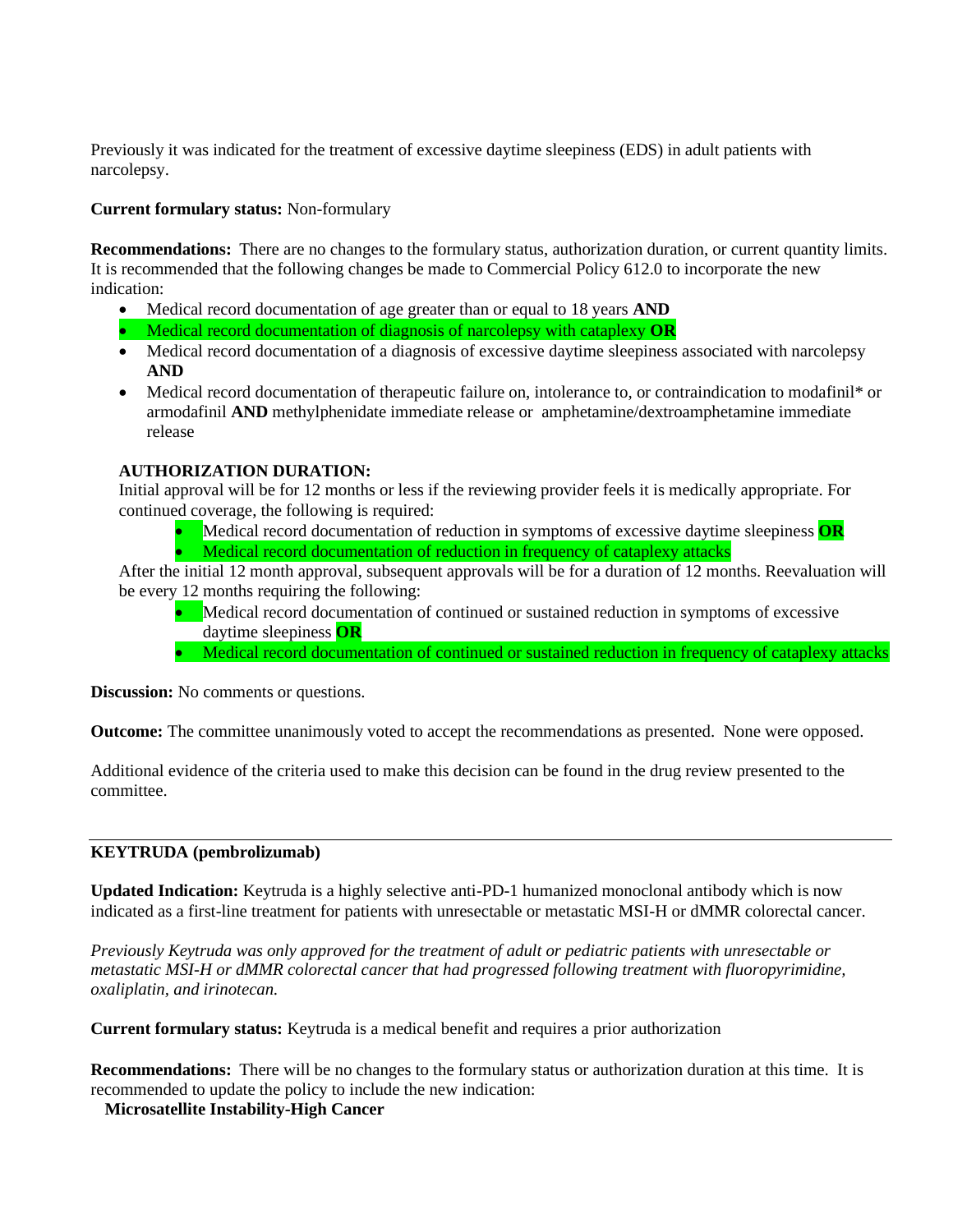- Prescription written by a hematologist/oncologist **AND**
- Medical record documentation of unresectable or metastatic microsatellite instability-high (MSI-H) or mismatch repair deficient (dMMR) solid tumors **OR** colorectal cancer **AND**
- For solid tumors:
	- o Medical record documentation of progression following prior treatment(s) AND
	- o Medical record documentation of no satisfactory alternative treatment options
- For colorectal cancer:
	- o Medical record documentation Keytruda will be used as first-line treatment **OR**
	- o Medical record documentation of progression following treatment with fluoropyrimidine, oxaliplatin, and irinotecan

**AUTHORIZATION DURATION:** Initial approval will be for 6 months or less if the reviewing provider feels it is medically appropriate. Subsequent approvals will be for an additional 12 months or less if the reviewing provider feels it is medically appropriate and will require medical record documentation of continued disease improvement or lack of disease progression. The medication will no longer be covered if patient experiences toxicity or worsening of disease.

**Discussion:** Do we need to specify that Keytruda is being used as monotherapy within the criteria? Decision was made to leave prior authorization criteria to match FDA approved language. Recommendation to evaluate entire policy to ensure consistency with the way language is applied.

No additional comments or questions.

**Outcome:** The committee unanimously voted to accept the recommendations as presented. None were opposed.

Additional evidence of the criteria used to make this decision can be found in the drug review presented to the committee.

# **XALKORI (crizotinib)**

**Updated Indication:** Xalkori is now indicated in pediatric patients 1 year of age and older and young adults with relapsed or refractory, systemic anaplastic large cell lymphoma (ALCL) that is anaplastic lymphoma kinase (ALK) positive. The safety and efficacy of Xalkori have not been established in older adults with relapsed or refractory, systemic ALK-positive ALCL.

Previously Xalkori was indicated in patients with metastatic NSCLC whose tumors were ALK or ROS-1 positive.

**Current formulary status:** OralOnc Brand Non-preferred tier, requiring prior authorization

**Recommendations:** There are no changes recommended for the formulary placement and authorization duration of Xalkori. It is recommended to add the following criteria and update the quantity limits as follows to incorporate the new indication:

# **Anaplastic Large Cell Lymphoma (ALCL)**

- Medical record documentation that Xalkori is written by a hematologist or oncologist **AND**
- Medical record documentation of age greater than or equal to 1 year of age **AND**
- Medical record documentation of a diagnosis of relapsed or refractory, systemic anaplastic large cell lymphoma (ALCL) that is anaplastic lymphoma kinase (ALK) positive **AND**
- Medical record documentation of at least one prior systemic treatment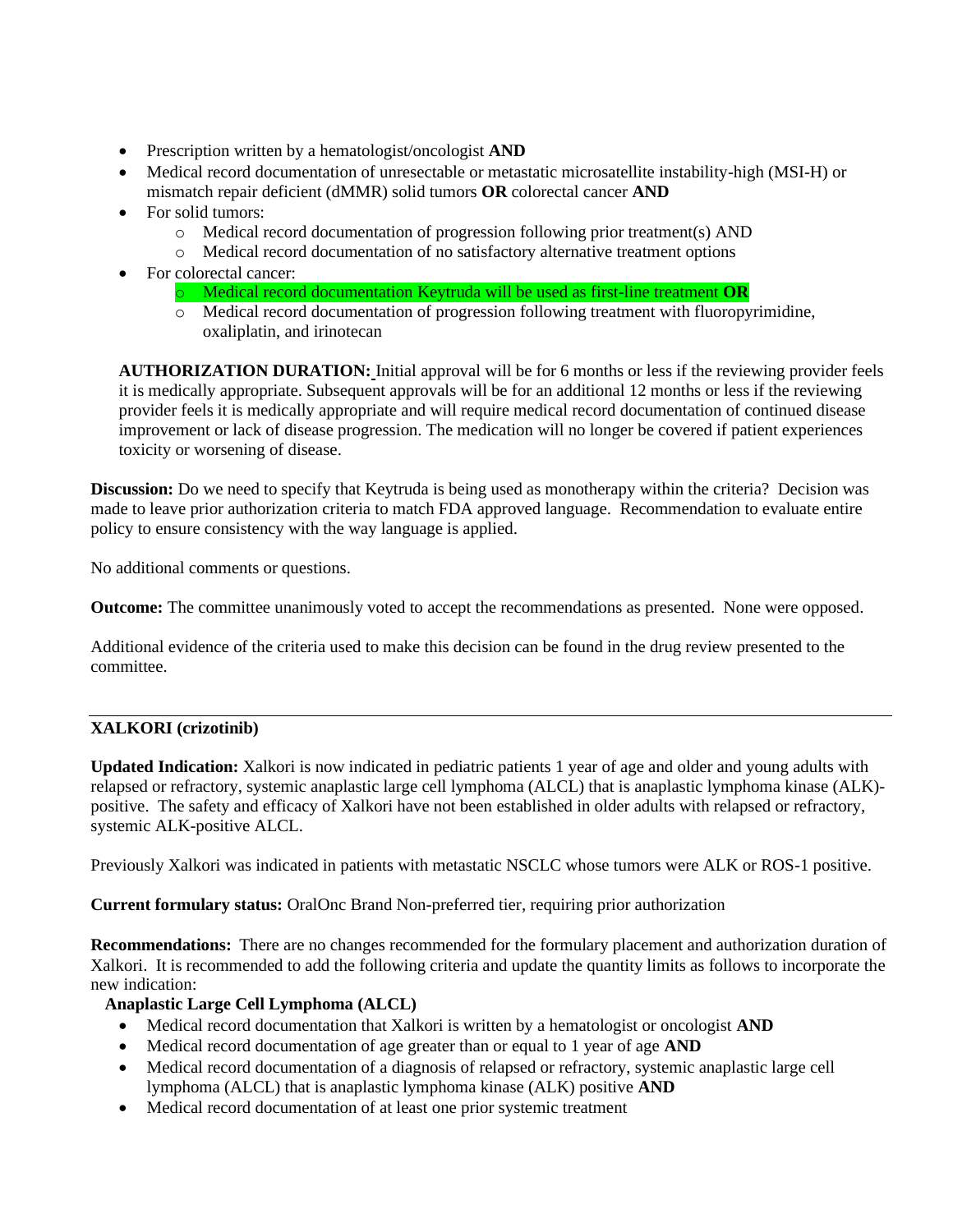# **QUANTITY LIMIT:** 4 capsules per day, 30 day supply per fill

**Discussion:** No comments or questions.

**Outcome:** The committee unanimously voted to accept the recommendations as presented. None were opposed.

Additional evidence of the criteria used to make this decision can be found in the drug review presented to the committee.

#### **ENHERTU (fam-trastuzumab deruxtecan-nxki)**

**Updated Indication:** Enhertu is now indicated for the treatment of adult patients with locally advanced or metastatic HER2-positive gastric or gastroesophageal junction (GEJ) adenocarcinoma who have received a prior trastuzumab-based regimen.

Previously it was indicated for unresectable or metastatic HER2-positive breast cancer.

**Current formulary status:** Medical benefit or Specialty tier/Brand Non-Preferred tier for members with a three tier benefit when processed at a specialty pharmacy; requiring a prior authorization

**Recommendations:** There are no changes recommended to the current formulary placement or the authorization duration of Enhertu. It is recommended that the following prior authorization criteria be added to Medical Benefit Policy 280.0 to incorporate the new indication:

### **Locally Advanced or Metastatic Gastric Cancer**

- Medical record documentation that Enhertu is written by a hematologist/oncologist **AND**
- Medical record documentation of age greater than or equal to 18 years **AND**
- Medical record documentation of a diagnosis of locally advanced or metastatic HER2-positive gastric or gastroesophageal junction (GEJ) adenocarcinoma **AND**
- Medical record documentation of one or more prior trastuzumab-based therapies

## **QUANTITY LIMIT:** 4 capsules per day, 30 day supply per fill

**Discussion:** No comments or questions.

**Outcome:** The committee unanimously voted to accept the recommendations as presented. None were opposed.

Additional evidence of the criteria used to make this decision can be found in the drug review presented to the committee.

#### **ERAXIS (anidulafungin)**

**Updated Indication:** Candidemia and other forms of Candida infections (intra-abdominal abscess and peritonitis) in adults *and pediatric patients (1 month of age and older)*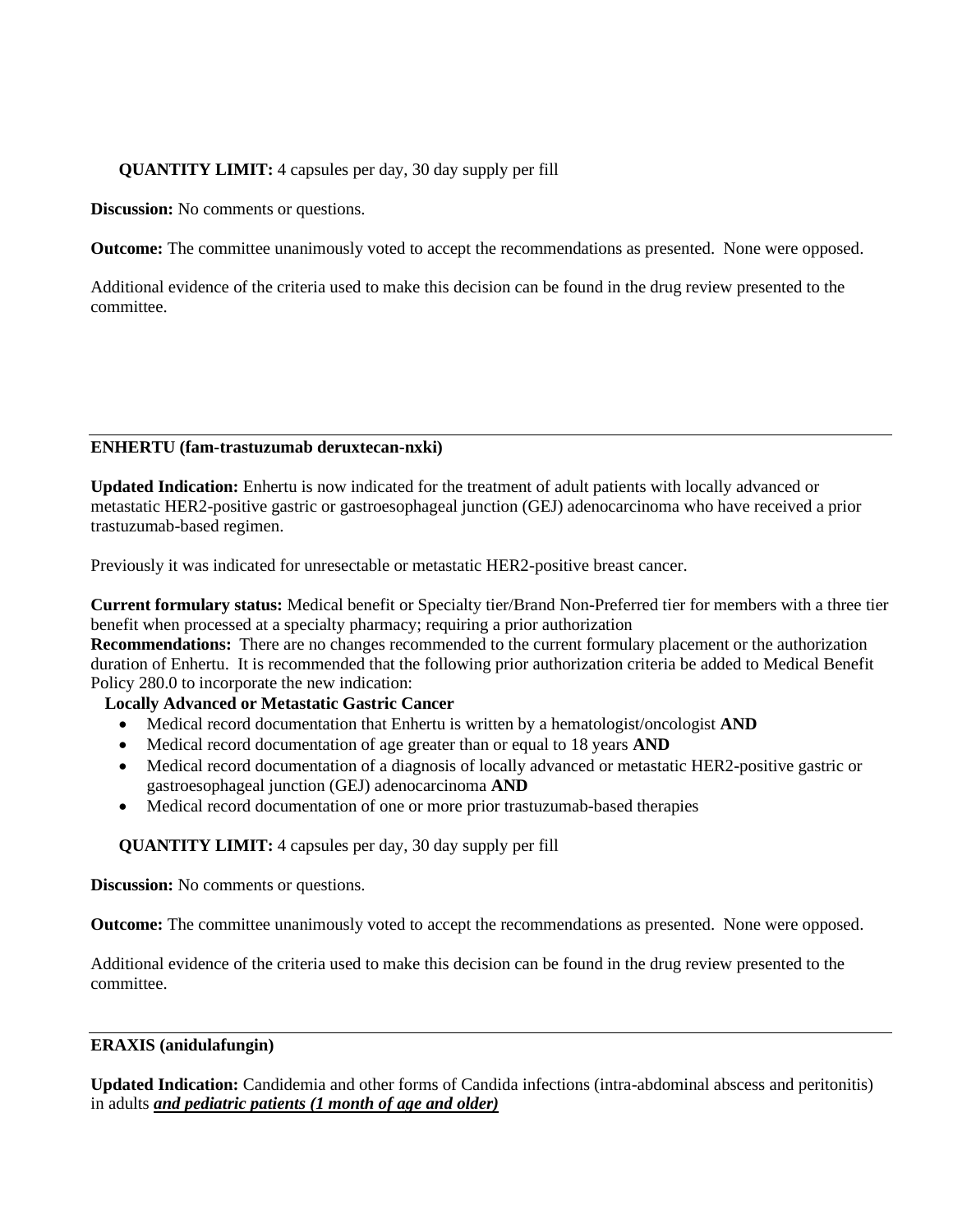# **Current formulary status:** Medical benefit requiring prior authorization

**Recommendations:** No changes are recommended to the formulary placement, authorization duration, or quantity limits. The following prior authorization criteria should be added to Medical Benefit Policy 53.0 to incorporate the new patient population:

- The insured individual is at least 17 years of age **1 month of age** and non-neutropenic: **AND**
- There is physician provided documentation of a diagnosis of candidemia or other *Candida* infection as determined by an infectious disease specialist; **OR**
- There is physician provided documentation of a diagnosis of esophageal candidiasis with failure on, intolerance to, or contraindication to fluconazole therapy as determined by an infectious disease specialist.

**Discussion:** No comments or questions.

**Outcome:** The committee unanimously voted to accept the recommendations as presented. None were opposed.

Additional evidence of the criteria used to make this decision can be found in the drug review presented to the committee.

### **OPDIVO (nivolumab)**

**Updated Indication:** Opdivo is now indicated in combination with Cabometyx (cabozantinib) in patients with advanced renal cell carcinoma, as first line treatment.

Previously, Opdivo had indications in patients with advanced renal cell carcinoma in patients who have received prior anti-angiogenic therapy and in patients with intermediate or poor risk advanced renal cell carcinoma, as firstline treatment in combination with ipilimumab (Yervoy).

Opdivo has also been updated to remove the indication for treatment of patients with small cell lung cancer who have progressed after platinum-based chemotherapy and at least 1 other line of therapy. It was initially approved under an accelerated approval based on response rates and duration of response. This indication was voluntarily withdrawn after confirmatory trial, CHECKMATE-451 and CHECKMATE-331, failed to meet primary endpoints of overall survival.

### **Current formulary status:** Medical benefit requiring prior authorization

**Recommendations:** There are no changes recommended to the formulary placement or auth duration for Opdivo. The following prior authorization criteria should be added to Medical Benefit Policy 126.0 to incorporate the new indication for treatment of renal cell carcinoma. It is recommended to remove the criteria from the medical benefit policy for treatment of small cell lung cancer since this indication has been voluntarily withdrawn:

# 3. *Renal Cell Carcinoma*

- Prescription written by a hematologist/oncologist **AND**
- Medical record documentation that patient is  $\geq 18$  years of age

**AND**

- Medical record documentation of use as a single agent for relapse or for surgically unresectable advanced or metastatic renal cell carcinoma **AND**
- Medical record documentation of a therapeutic failure on or intolerance to prior anti-angiogenic therapy, including, but not limited to, Sutent (sunitinib), Votrient (pazopanib), Inlyta (axitinib), Nexavar (sorafenib), Avastin (bevacizumab), Afinitor (everolimus), or Torisel (temsirolimus).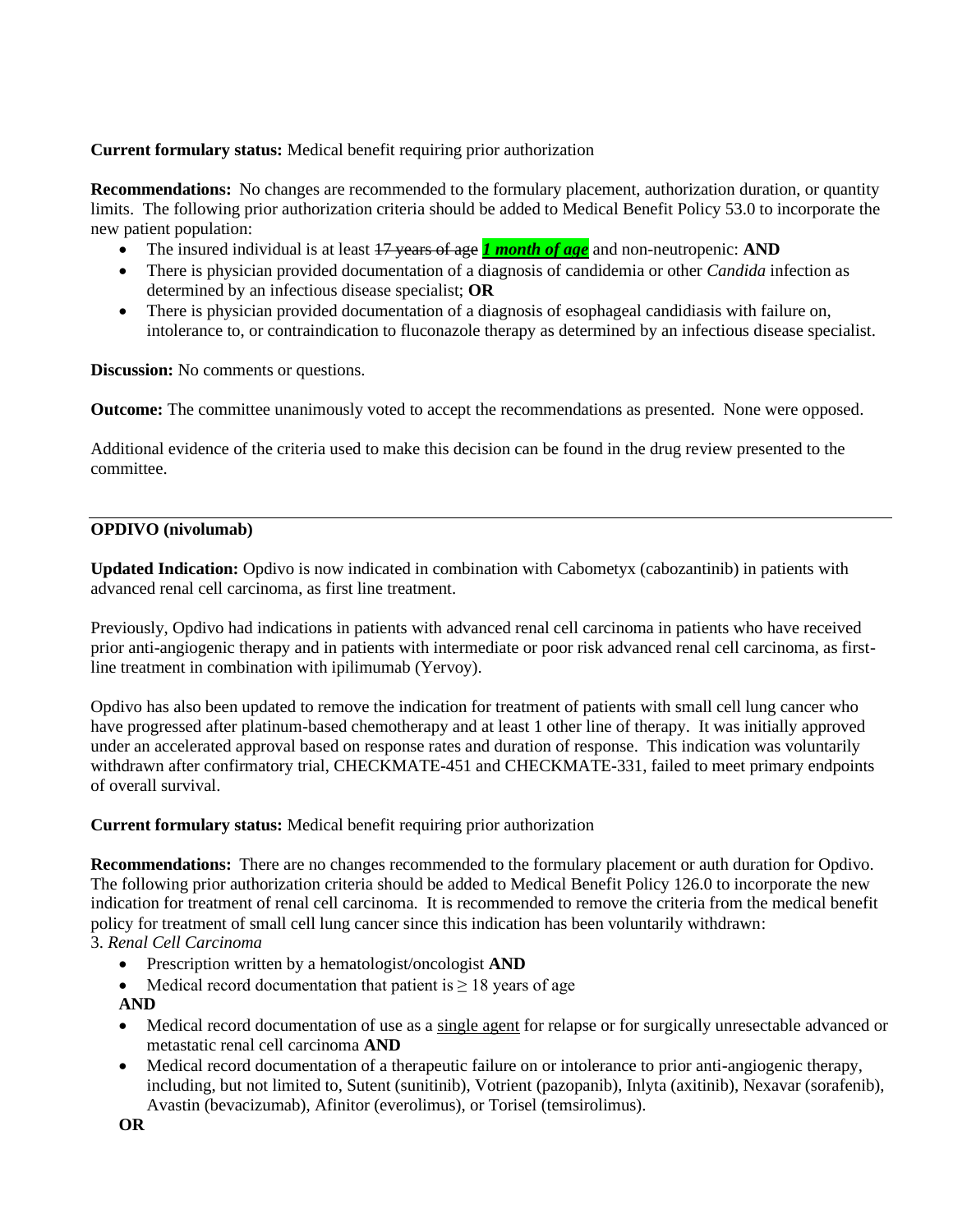• Medical record documentation of previously untreated advanced renal cell carcinoma **AND** one of the following:

o Medical record documentation that Opdivo will be given in combination with cabozantinib (Cabometyx)

## **OR**

o Medical record documentation that the patient is at intermediate to poor risk (defined as having 1 or more 6 prognostic risk factors as per the IMDC criteria\*) **AND** Medical record documentation that Opdivo will be given in combination with ipilimumab (Yervoy)

### *9. Small Cell Lung Cancer (SCLC)*

- Prescription written by a hematologist/oncologist **AND**
- Medical record documentation that patient is ≥ 18 years of age **AND**
- Medical record documentation of a diagnosis of metastatic small cell lung cancer (SCLC) **AND**
- Medical record documentation of disease progression after two different lines of therapy, one of which must be a platinum-based chemotherapy

**Discussion:** No comments or questions.

**Outcome:** The committee unanimously voted to accept the recommendations as presented. None were opposed.

Additional evidence of the criteria used to make this decision can be found in the drug review presented to the committee.

# **CABOMETYX (cabozantinib)**

**Updated Indication:** Cabometyx is now indicated for patients with advanced renal cell carcinoma, as a first-line treatment in combination with nivolumab (Opdivo).

Previous indications include advanced renal cell carcinoma and hepatocellular carcinoma in patients who have been previously treated with sorafenib.

**Current formulary status:** OralOncBrandNP tier, requiring prior authorization

**Recommendations:** No changes are recommended to the current formulary status, authorization duration, or quantity limits. It is recommended to add the following prior authorization criteria to incorporate the new indication:

# **Renal Cell Carcinoma**

- Medical record documentation that Cabometyx is prescribed by an oncologist **AND**
- Medical record documentation of use in combination with nivolumab (Opdivo) for previously untreated advanced renal cell carcinoma **OR**
- Medical record documentation of use as a single agent for relapse or for surgically unresectable advanced or metastatic renal cell carcinoma **AND**
- If the requested dose is 80 mg daily: Medical record documentation that the patient is using Cabometyx in combination with a strong CYP3A4 inducer, including but not limited to, rifampin, phenytoin, carbamazepine, phenobarbital, rifabutin, rifapentine, and St. John's Wort

**Discussion:** No comments or questions.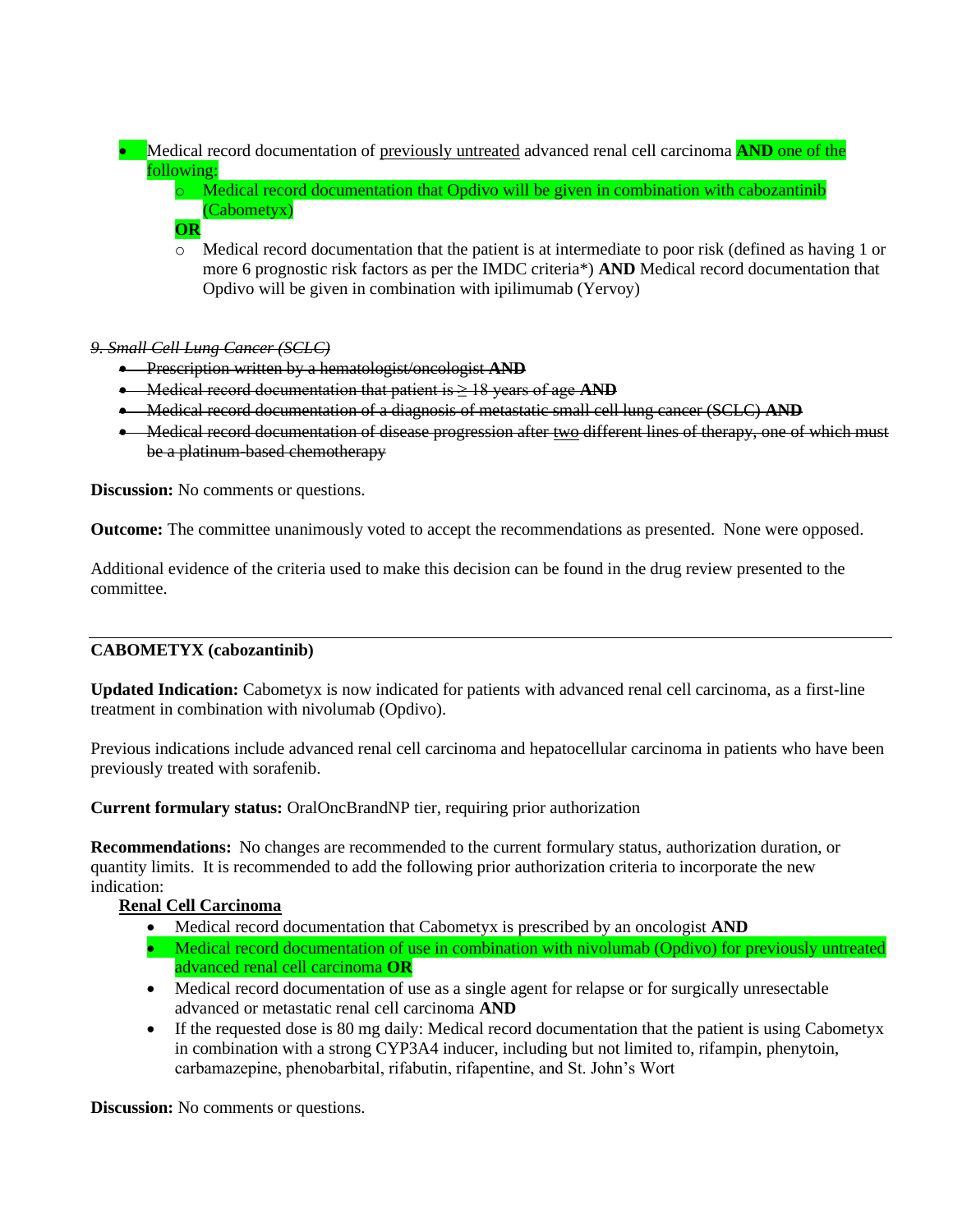**Outcome:** The committee unanimously voted to accept the recommendations as presented. None were opposed.

Additional evidence of the criteria used to make this decision can be found in the drug review presented to the committee.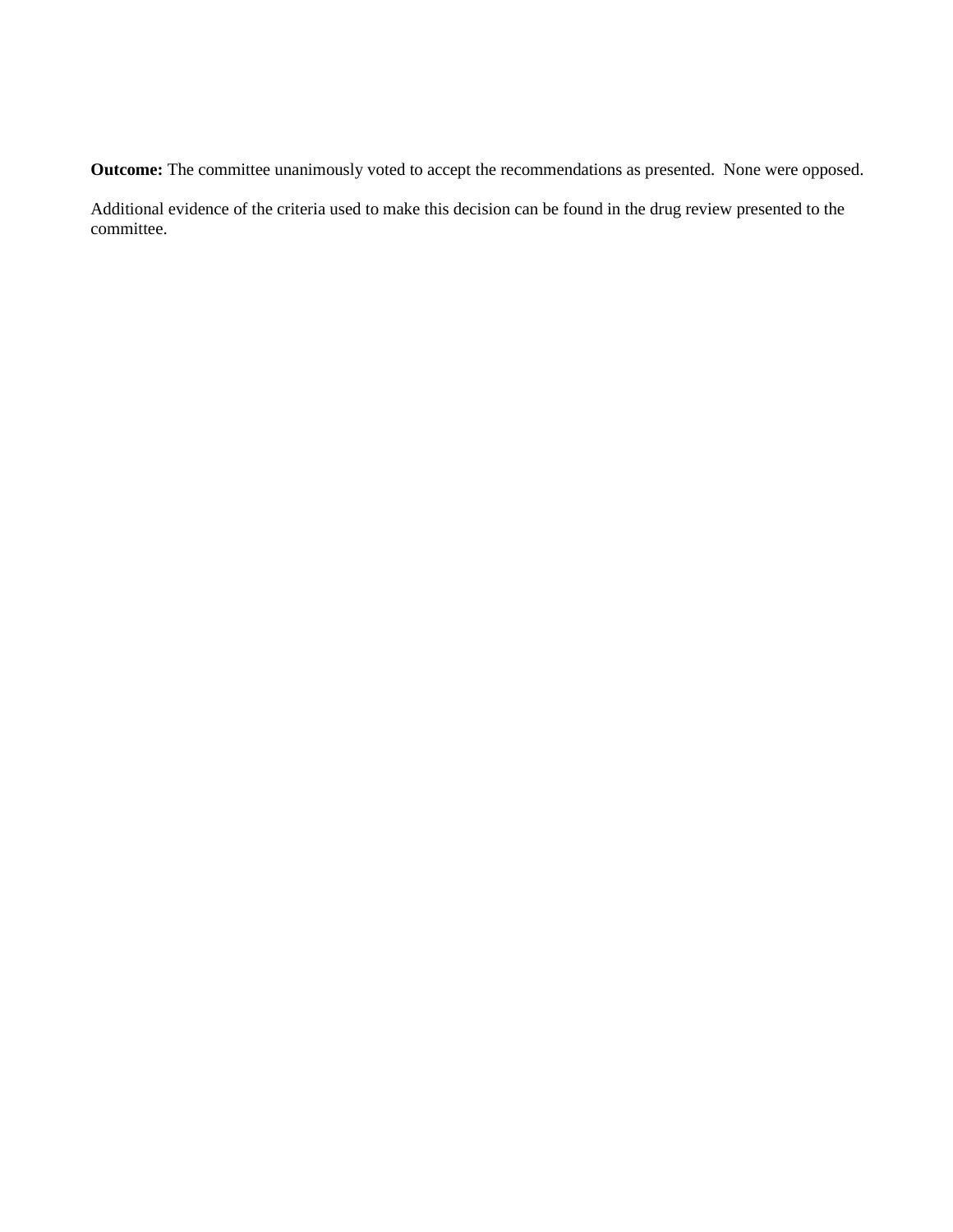#### **UPDATES**

## **PALYNZIQ (pegvaliase injection)**

**Background:** Palzyniq received FDA approval for updated dosing guidelines which allow for a maximum dosage of 60 mg once daily in patients who have been on 40 mg once daily continuously for at least 16 weeks without achieving blood phenylalanine control. Previously, the maximum recommended dose was 40 mg once daily.

Approval comes from prior studies of Palzyniq (study 301 and 302) which allowed patients to increase up to a dose of 60 mg once daily based on investigator discretion to achieve blood phenylalanine lowering during the continuous treatment period. Twelve patients achieved their first response at a dose of 60 mg once daily, with 8 (67%) achieving it by 16 weeks of treatment.

The rates and types of adverse reactions reported during the maintenance phase were similar in patients receiving Palynziq 20 mg, 40 mg, and 60 mg.

**Recommendation:** The following quantity limits changes are recommended: **QUANTITY LIMIT:**

> o 2.5mg/0.5 mL syringe: 4 mL per 28 days o 10 mg/0.5 mL syringe: 14 mL per 28 days o 20 mg/mL syringe: 56 mL 84 mL per 28 days

**Discussion:** No comments or questions.

**Outcome:** The committee unanimously voted to accept the recommendations as presented. None were opposed.

Additional evidence of the criteria used to make this decision can be found in the drug review presented to the committee.

#### **KESIMPTA (ofatumumab)**

**Background:** Kesimpta is packaged as 20 mg/0.4 mL single-dose prefilled Sensoready pen or a 20 mg/0.4 mL single-dose prefilled syringe. Proposed quantity limits for Kesimpta were incorrectly recommended in 1 mL increments and the quantity limits will be corrected to increments of 0.4 mL.

**Recommendation:** The following quantity limits changes are recommended:

| Initial –<br>One-time, one-week authorization | <b>Remainder/Subsequent</b>        |
|-----------------------------------------------|------------------------------------|
| Quantity limit: 1.2 mL per 28 days            | Quantity limit: 0.4 mL per 28 days |
| Max quantity supply: 1.2                      | Max quantity supply: 0.4           |
| Min day supply: 28                            | Min day supply: 28                 |
| Max day supply: 28                            | Max day supply: 28                 |

**Discussion:** No comments or questions.

**Outcome:** The committee unanimously voted to accept the recommendations as presented. None were opposed.

Additional evidence of the criteria used to make this decision can be found in the drug review presented to the committee.